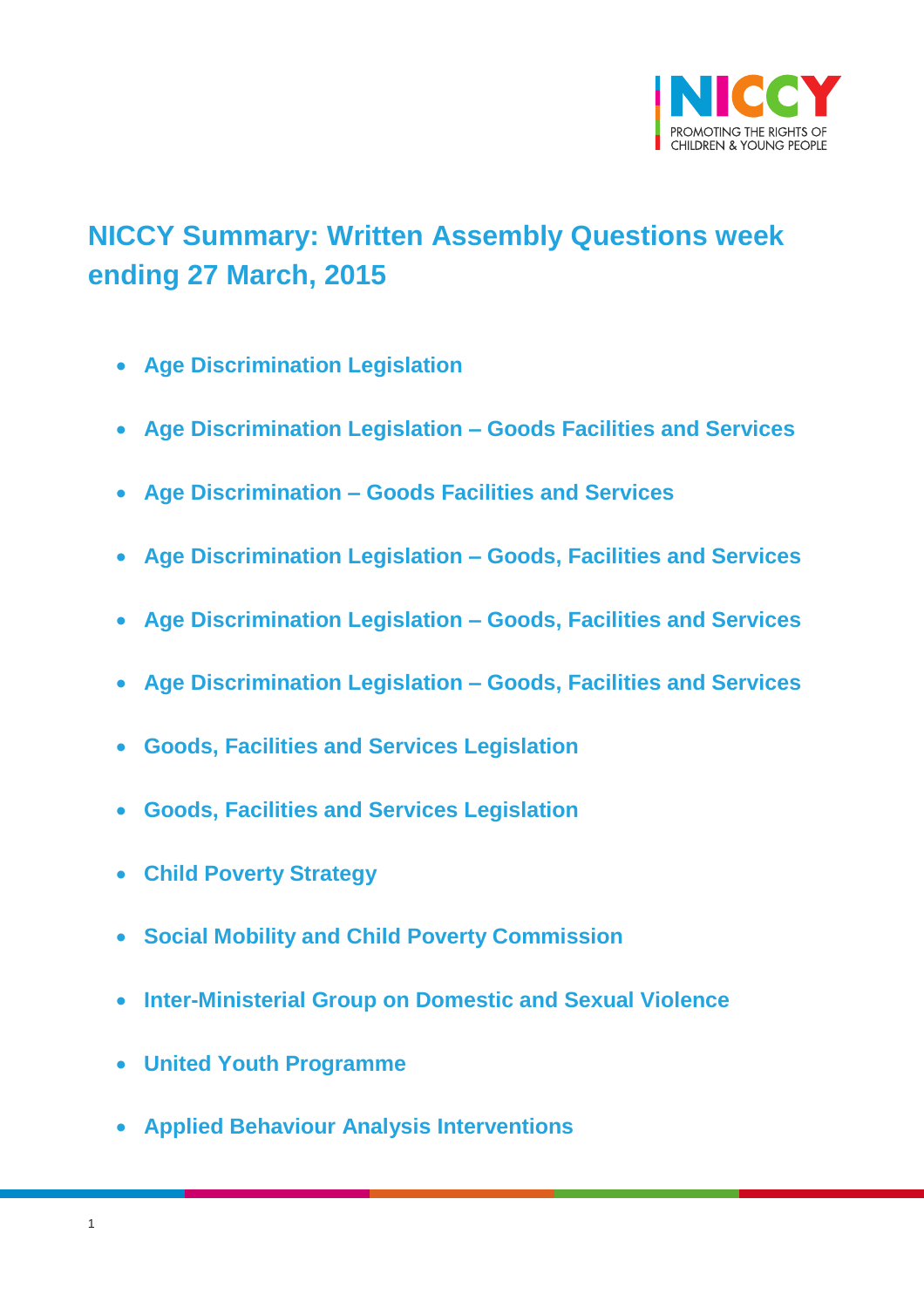

- **[Female Genital Mutilation](#page-10-1)**
- **[School Transport](#page-11-0)**
- **[Early Years and Surestart Budget -](#page-11-1) 2015/16**
- **[Standards in Schools](#page-12-0)**
- **[Special Educational Needs](#page-13-0)**
- **[Youth Services](#page-13-1)**
- **[Suicide Prevention](#page-14-0)**
- **[Paediatric Cardiac Services](#page-15-0)**
- **[Paediatric Gastroenterology Department –](#page-15-1) Royal Victoria Hospital**
- **[Applied Behavioural Analysis](#page-16-0)**
- **[Contraceptive Implants](#page-17-0)**
- **[Early Years Service](#page-18-0)**
- **[Age-Appropriate Respite Provision](#page-18-1)**
- **[Sarah's Law](#page-20-0)**
- **[Access NI Applications](#page-20-1)**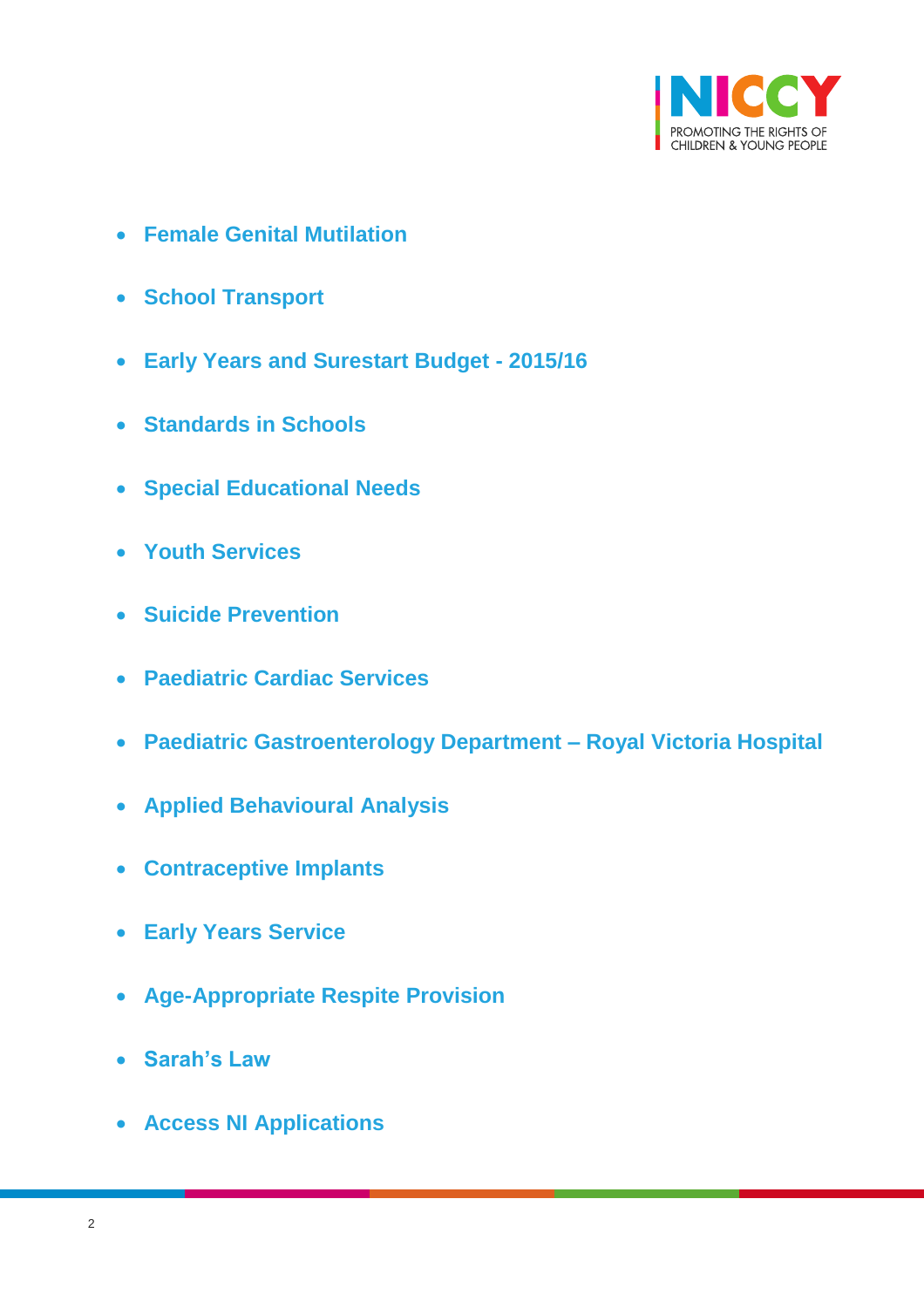

- **[Speed Limit Legislation](#page-22-0)**
- **[Welfare Reform](#page-23-0)**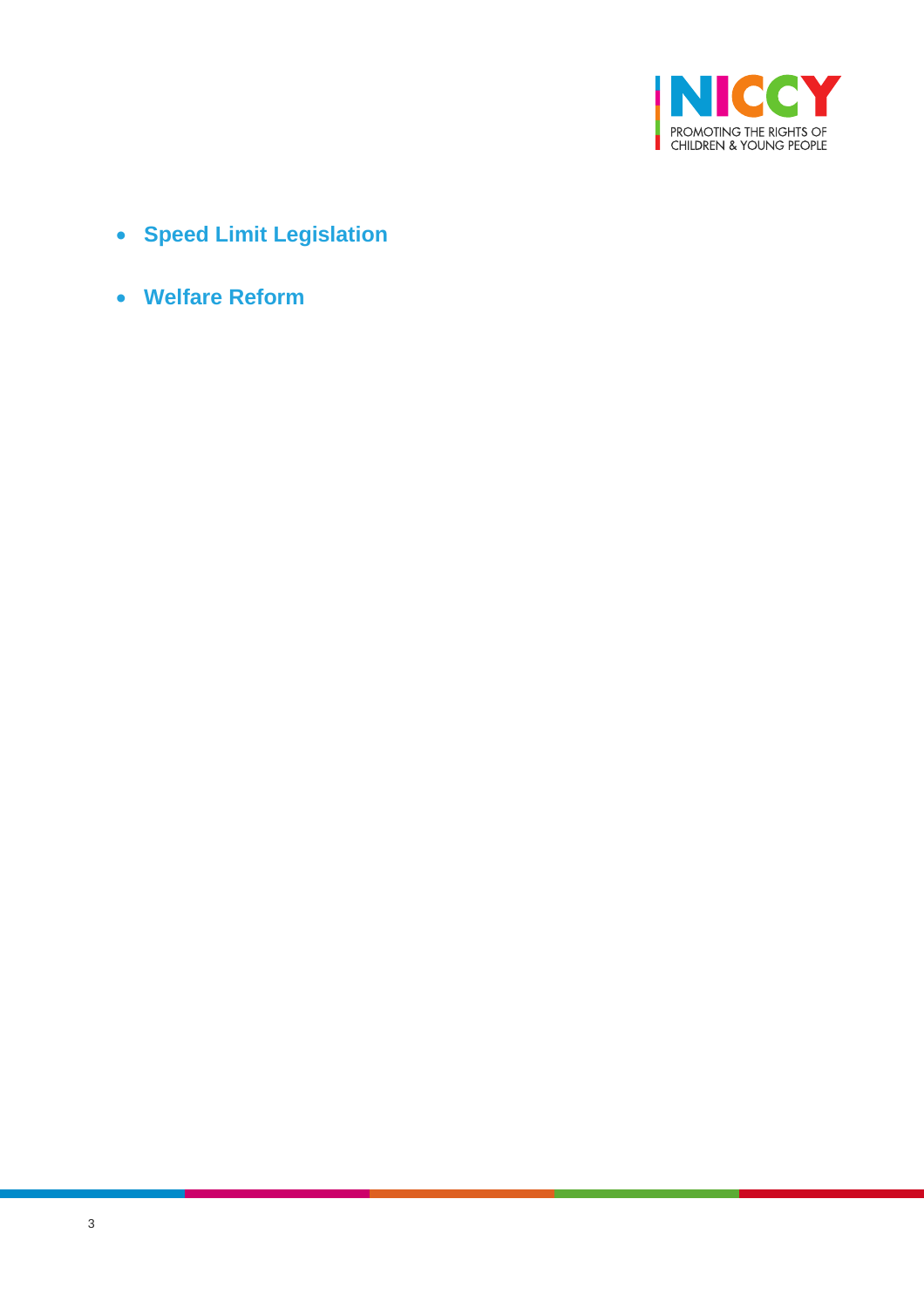

# **Office of First and Deputy First Minister**

## <span id="page-3-0"></span>**Age Discrimination Legislation**

**Ms Claire Sugden (IND – East Londonderry) -** To ask the First Minister and deputy First Minister to detail the expected timeframe for the roll out of Age Discrimination legislation.

**Mr P Robinson and Mr M McGuinness:** We made a Written Ministerial Statement to the Assembly on 19 February 2015, announcing our decision to bring forward proposals to prohibit unfair age discrimination against people aged 16 and over by those providing goods, facilities and services.

Subject to Executive agreement, we intend to issue a consultation document in the spring, setting out our policy proposals on this matter. Following consultation, we will then consider the options available to us for bringing this legislation before the Assembly. **(23rd March)**

[Back to Top](#page-0-0)

## <span id="page-3-1"></span>**Age Discrimination Legislation – Goods Facilities and Services**

**Ms Claire Sugden (IND – East Londonderry) -** To ask the First Minister and deputy First Minister whether there are plans to include children and young people in the extension of age discrimination legislation to the provision of goods, facilities and services.

**Mr P Robinson and Mr M McGuinness:** We made a written Ministerial Statement to the Assembly on 19 February 2015 announcing our decision to take forward proposals to extend anti-discrimination law to give legal protection from unfair age discrimination by those providing goods, facilities and services. The proposed legislation will apply to people aged 16 and over. **(23rd March)**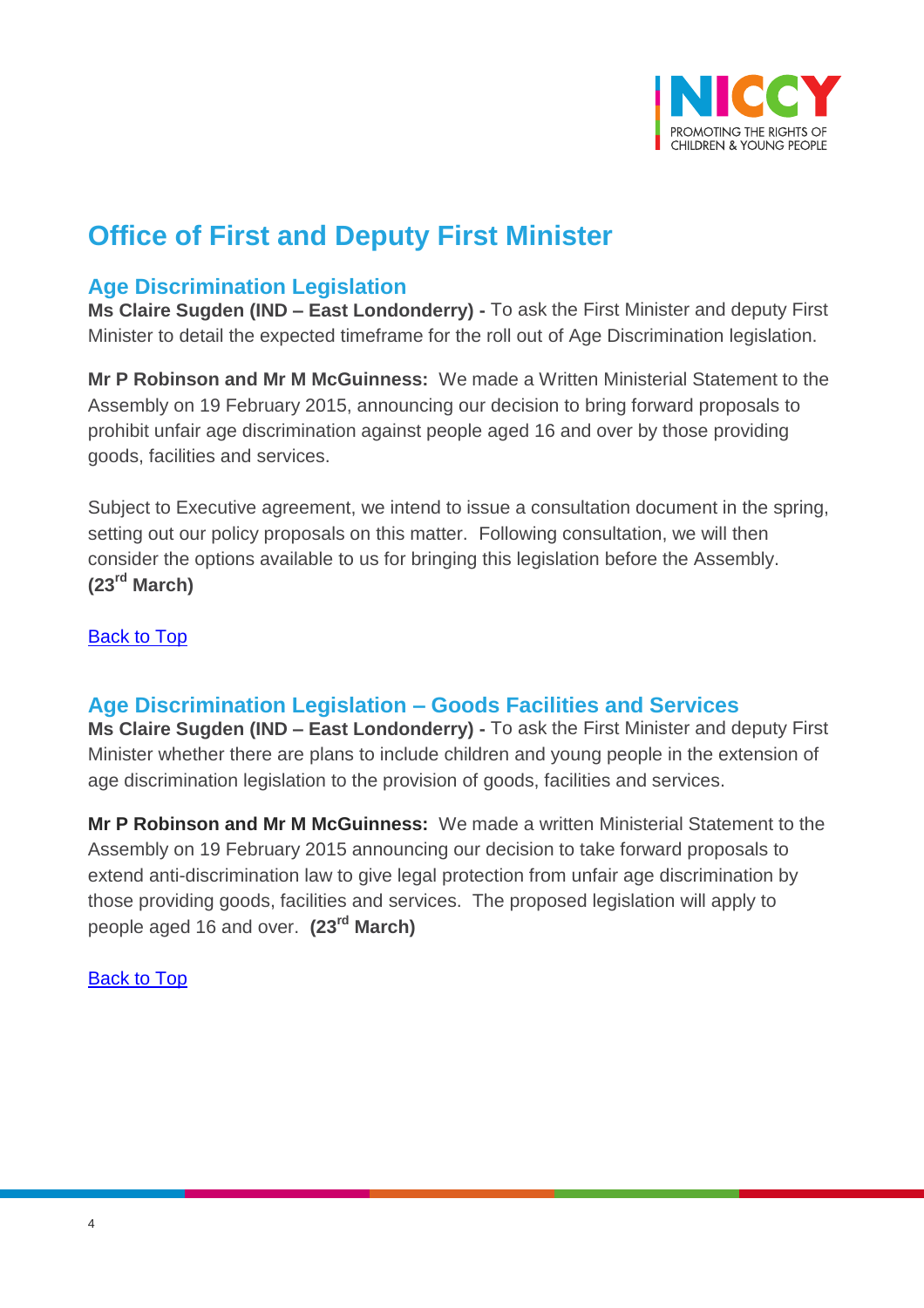

## <span id="page-4-0"></span>**Age Discrimination – Goods Facilities and Services**

**Mr Chris Lyttle (APNI – East Belfast) -** To ask the First Minister and deputy First Minister for an update on legislation to outlaw age discrimination in the provisions of goods, facilities and services.

**Mr P Robinson and Mr M McGuinness:** We made a written Ministerial Statement to the Assembly on 19 February 2015 announcing our decision to bring forward legislative proposals to prohibit unfair age discrimination by those providing goods, facilities and services. The proposed legislation will apply to people aged 16 and over.

Subject to consideration by the OFMDFM Committee and Executive agreement, we intend to issue a consultation document in the near future setting out our proposals for legislation.

When we have concluded our policy consultation, and agreed a robust policy position, we will then consider all the options available to us for bringing this legislation before the Assembly. **(23rd March)**

#### **[Back to Top](#page-0-0)**

## <span id="page-4-1"></span>**Age Discrimination Legislation – Goods, Facilities and Services**

**Ms Claire Sugden (IND – East Londonderry) -** To ask the First Minister and deputy First Minister why the Programme for Government 2011/15 commitment to extend age discrimination legislation to the provision of goods, facilities and services has not yet been delivered.

**Mr P Robinson and Mr M McGuinness:** We made a Written Ministerial Statement to the Assembly on 19 February 2015 announcing our decision to bring forward legislative proposals to prohibit unfair age discrimination by those providing goods, facilities and services. The proposed legislation will apply to people aged 16 and over.

Subject to consideration by the OFMDFM Committee and Executive agreement, we intend to issue a consultation document in the near future setting out our proposals for legislation.

When we have concluded our policy consultation, and agreed a robust policy position, we will then consider all the options available to us for bringing this legislation before the Assembly. **(23rd March)** [Back to Top](#page-0-0)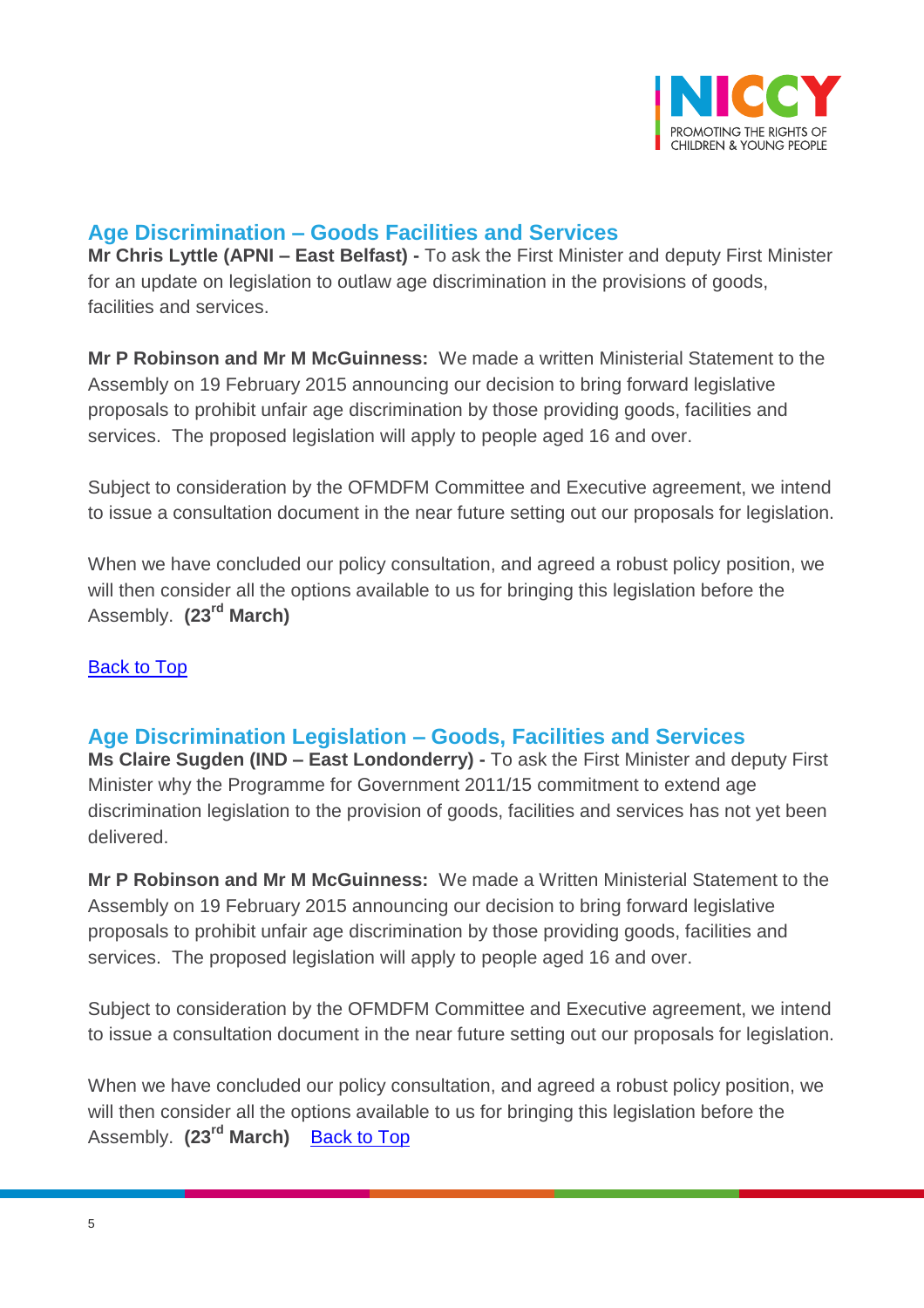

# <span id="page-5-0"></span>**Age Discrimination Legislation – Goods, Facilities and Services**

**Ms Claire Sugden (IND – East Londonderry) -** To ask the First Minister and deputy First Minister to outline the nature of any recent communication with the Commissioner for Older People in respect of extending age discrimination legislation to the provision of goods, facilities and services.

**Mr P Robinson and Mr M McGuinness:** Junior Ministers met the Chief Executive of the Commissioner for Older People on 16 December 2014 to discuss the Programme for Government commitment to extend age discrimination legislation to the provision of goods, facilities and services. On foot of this meeting, the Commissioner for Older People wrote to Junior Ministers on 15 and 30 January 2015 seeking further clarification on how this Programme for Commitment would be delivered. **(23rd March)**

#### [Back to Top](#page-0-0)

## <span id="page-5-1"></span>**Age Discrimination Legislation – Goods, Facilities and Services**

**Ms Claire Sugden (IND – East Londonderry) -** To ask the First Minister and deputy First Minister why Programme for Government 2011/15 commitment number 44, to extend age discrimination legislation to the provision of goods, facilities and services, has not been delivered.

**Mr P Robinson and Mr M McGuinness:** The Programme for Government commitment in respect of age discrimination legislation is number 38, not 44.

We made a Written Ministerial Statement to the Assembly on 19 February 2015 announcing our decision to bring forward legislative proposals to prohibit unfair age discrimination by those providing goods, facilities and services. The proposed legislation will apply to people aged 16 and over.

Subject to consideration by the OFMDFM Committee and Executive agreement, we intend to issue a consultation document in the near future setting out our proposals for legislation.

When we have concluded our policy consultation, and agreed a robust policy position, we will then consider all the options available to us for bringing this legislation before the Assembly. **(23rd March)**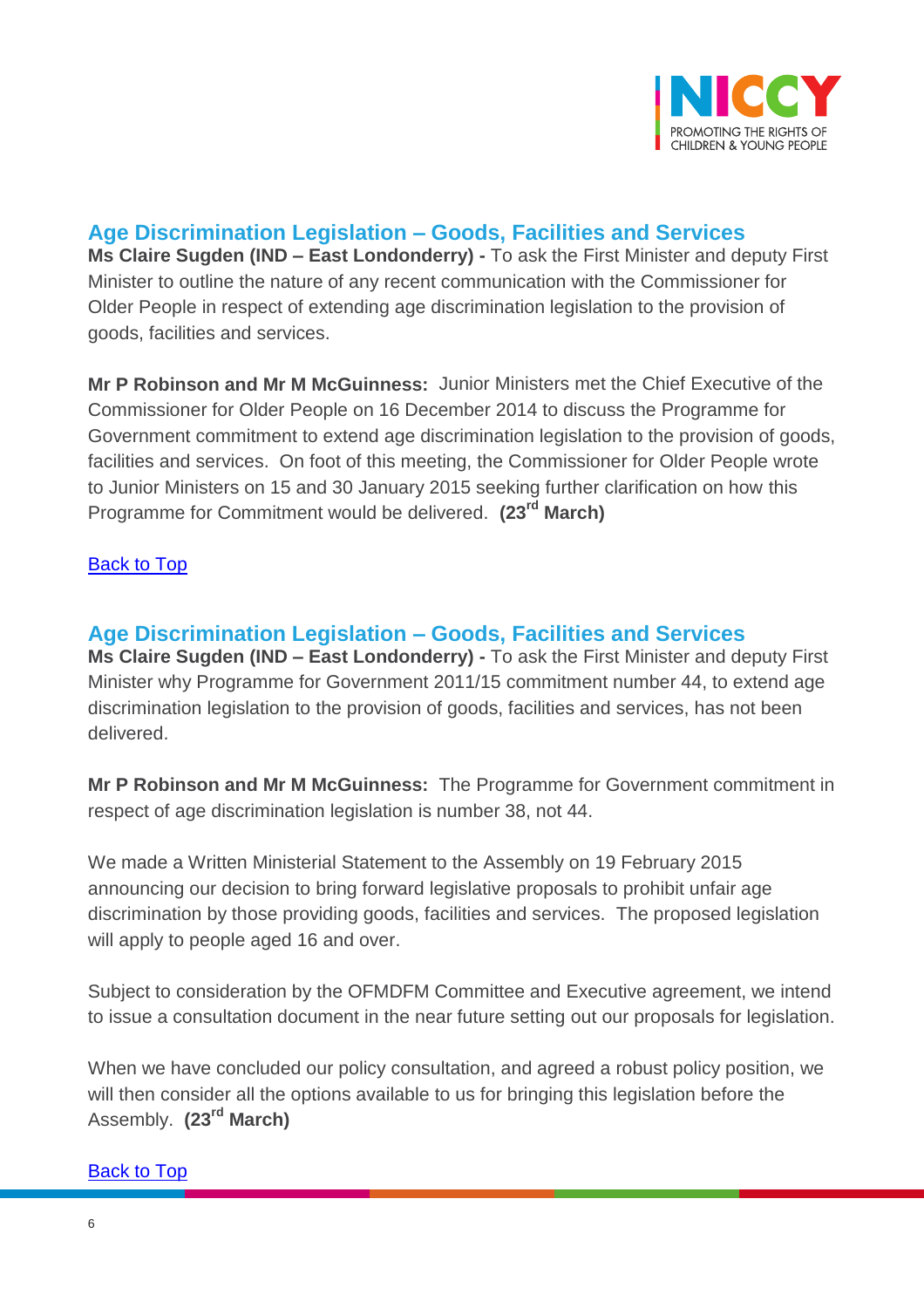

## <span id="page-6-0"></span>**Goods, Facilities and Services Legislation**

**Ms Bronwyn McGahan (Sinn Féin – Fermanagh and South Tyrone) -** To ask the First Minister and deputy First Minister when the scope of the Goods, Facilities and Services legislation will be finalised.

**Mr P Robinson and Mr M McGuinness:** We made a written Ministerial Statement to the Assembly on 19 February 2015 announcing our decision to bring forward legislative proposals to prohibit unfair age discrimination by those providing goods, facilities and services. The proposed legislation will apply to those aged 16 and over.

Subject to consideration by the OFMDFM Committee and Executive agreement, we intend to issue a consultation document in the near future setting out our proposals for legislation.

When we have concluded our policy consultation, and agreed a robust policy position, we will then consider all the options available to us for bringing this legislation before the Assembly. **(23rd March)**

#### **[Back to Top](#page-0-0)**

## <span id="page-6-1"></span>**Goods, Facilities and Services Legislation**

**Mr Samuel Gardiner MBE (UUP – Bann) -** To ask the First Minister and deputy First Minister to outline the projected timescale for the introduction of age discrimination legislation with regard to the provision of goods, facilities and services.

**Mr P Robinson and Mr M McGuinness:** We made a written Ministerial Statement to the Assembly on 19 February 2015 announcing our decision to bring forward legislative proposals to prohibit unfair age discrimination by those providing goods, facilities and services. The proposed legislation will apply to those aged 16 and over.

Subject to consideration by the OFMDFM Committee and Executive agreement, we intend to issue a consultation document in the near future setting out our proposals for legislation.

When we have concluded our policy consultation, and agreed a robust policy position, we will then consider all the options available to us for bringing this legislation before the Assembly. **(24th March)**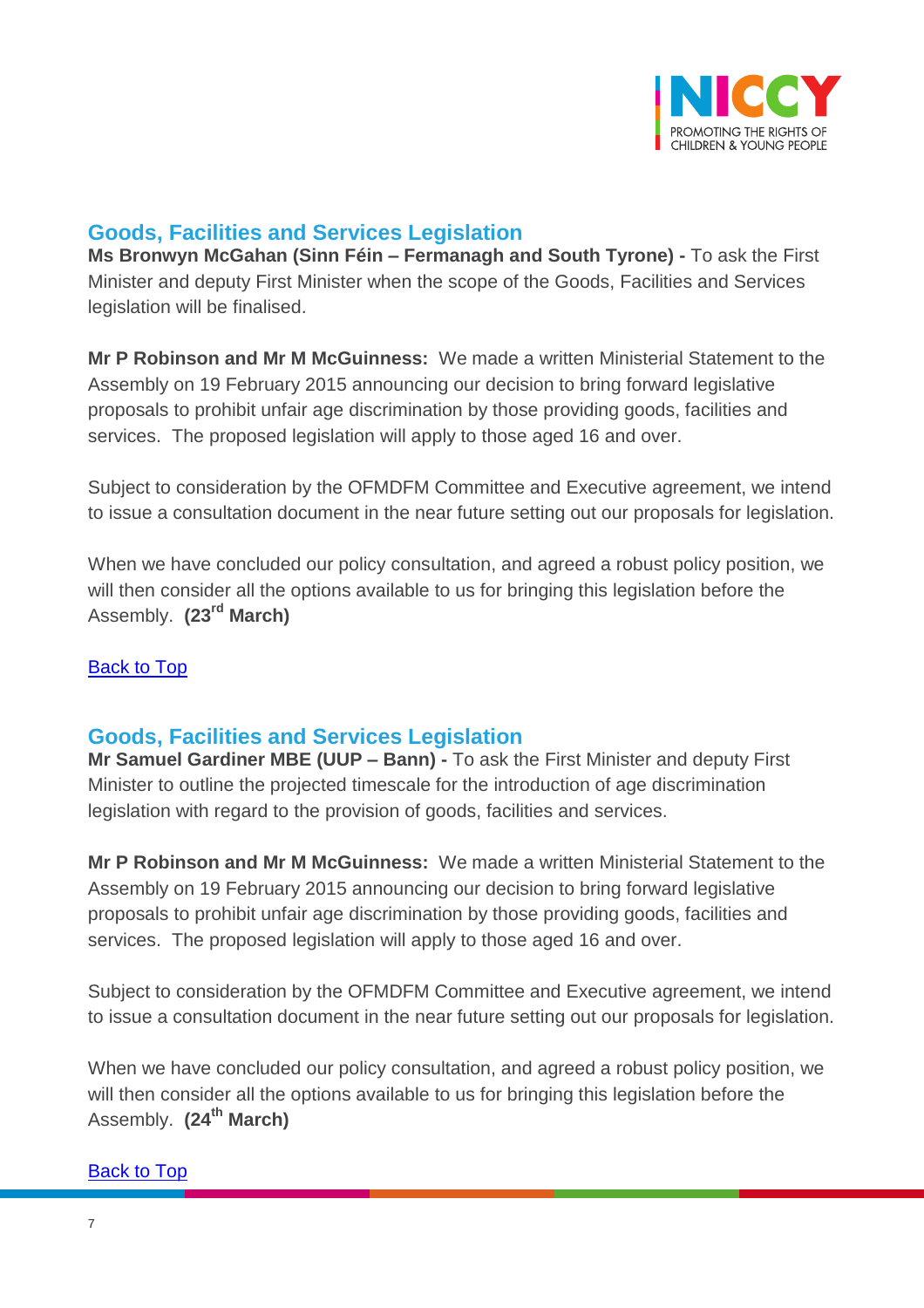

# <span id="page-7-0"></span>**Child Poverty Strategy**

**Ms Claire Sugden (IND – East Londonderry) -** To ask the First Minister and deputy First Minister when the child poverty strategy will be published.

**Mr P Robinson and Mr M McGuinness:** The Executive's first Child Poverty Strategy 2011-14 was published on 24 March 2011. The Executive's 2014-17 Child Poverty Strategy is currently under consideration and it is envisaged that it will go to the Executive shortly. The Strategy will be published as soon as possible after Executive agreement. **(26th March)**

[Back to Top](#page-0-0)

## <span id="page-7-1"></span>**Social Mobility and Child Poverty Commission**

**Ms Claire Sugden (IND – East Londonderry) -** To ask the First Minister and deputy First Minister, pursuant to AQW 42333/11-15, whether there are plans to appoint a member, as representative of the Northern Ireland Executive, to the Social Mobility and Child Poverty Commission.

**Mr P Robinson and Mr M McGuinness:** There are currently no plans to appoint a member, as representative of the Northern Ireland Executive, to the Social Mobility and Child Poverty Commission. **(26th March)**

[Back to Top](#page-0-0)

## <span id="page-7-2"></span>**Inter-Ministerial Group on Domestic and Sexual Violence**

**Ms Claire Sugden (IND – East Londonderry) -** To ask the First Minister and deputy First Minister for an update on the Regional Strategy Action Plan as associated with the Inter-Ministerial Group on Domestic and Sexual Violence, including the resources allocated to implement such a strategy.

**Mr P Robinson and Mr M McGuinness:** The Department of Health, Social Services and Public Safety, and the Department of Justice jointly lead on Domestic and Sexual Violence and Abuse.

OFMDFM has been advised that work to progress the actions detailed in the joint Domestic and Sexual Violence Action Plan, which was endorsed by the Inter-Ministerial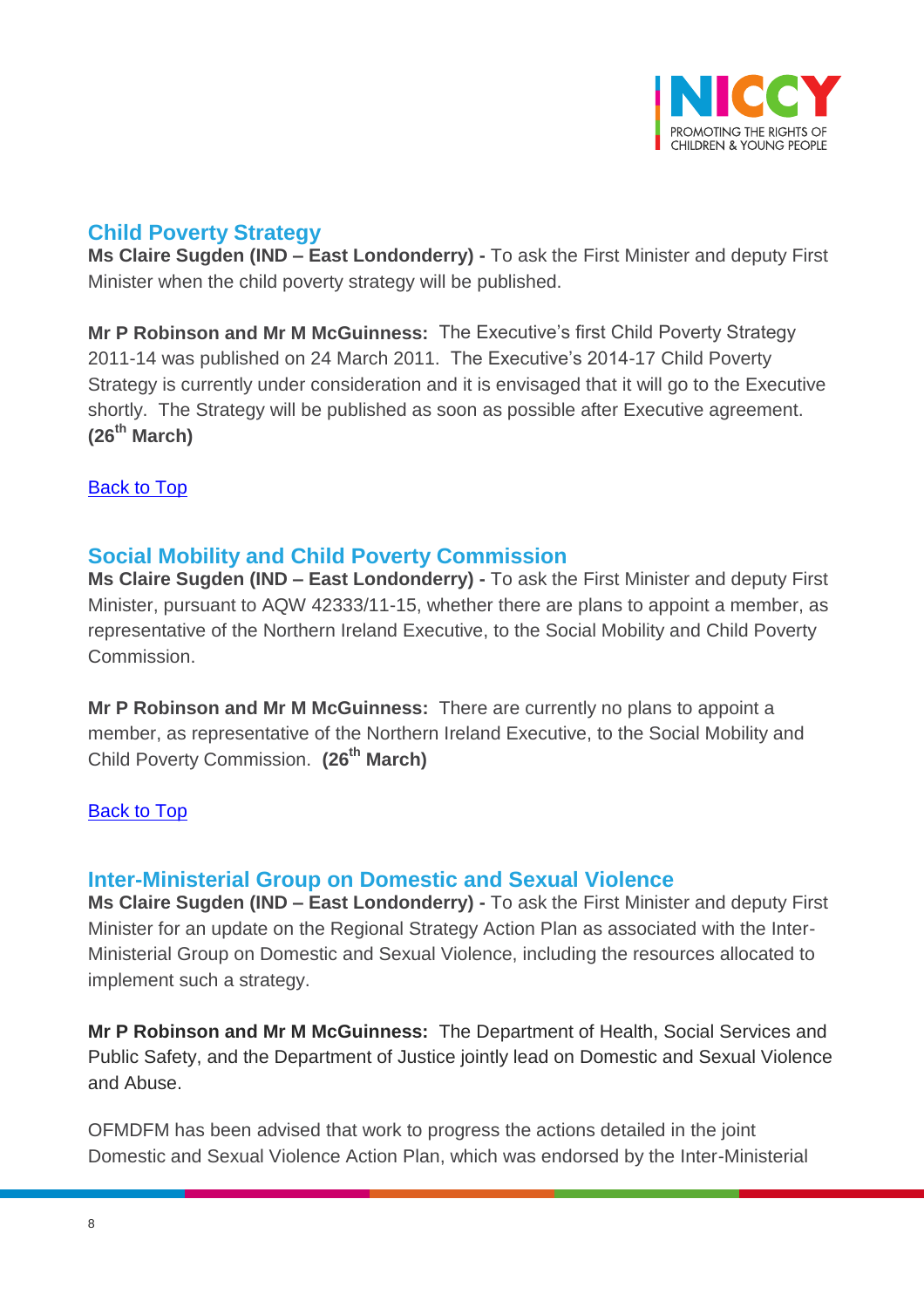

Group on Domestic and Sexual Violence (IMG) in April 2012, is still ongoing. It is monitored by the Regional Strategy Group for Domestic and Sexual Violence and Abuse and its associated Sub-Groups.

In late 2013, IMG members agreed to extend the Action Plan until the publication of the new Strategy.

Given the wide ranging nature of the work and service provision there would be a disproportionate cost in providing the total resource allocation. **(26th March)**

#### [Back to Top](#page-0-0)

## <span id="page-8-0"></span>**United Youth Programme**

**Ms Claire Sugden (IND – East Londonderry) -** To ask the First Minister and deputy First Minister to outline the progress being made on the United Youth programme of Together: Building a United Community, to ensure that it extends to Young People in rural areas.

**Mr P Robinson and Mr M McGuinness:** One of the seven core headline actions committed to within Together: Building a United Community is the development of the United Youth Programme. This Programme is designed to offer structured employment, work experience, volunteer and leisure opportunities and is open to young people from both rural and urban areas who are not in education, employment or training.

To date there has been comprehensive and detailed engagement with youth related organisations and young people themselves to ensure the programme has maximum buyin and consensus.

The co-design process, begun by OFMDFM, is being continued by the Department for Employment and Learning and is being supported by a Design Team.

The first pilot to help inform the design for the United Youth Programme which was rolled out by Springboard has concluded and has now been evaluated. A call for concept proposals, to deliver pilot projects, was issued in early September. Following a development phase in the Autumn, over 150 pilot applications from a wide range of sectors were submitted in December. An assessment of these proposals was completed with assistance from the programme's Design Team.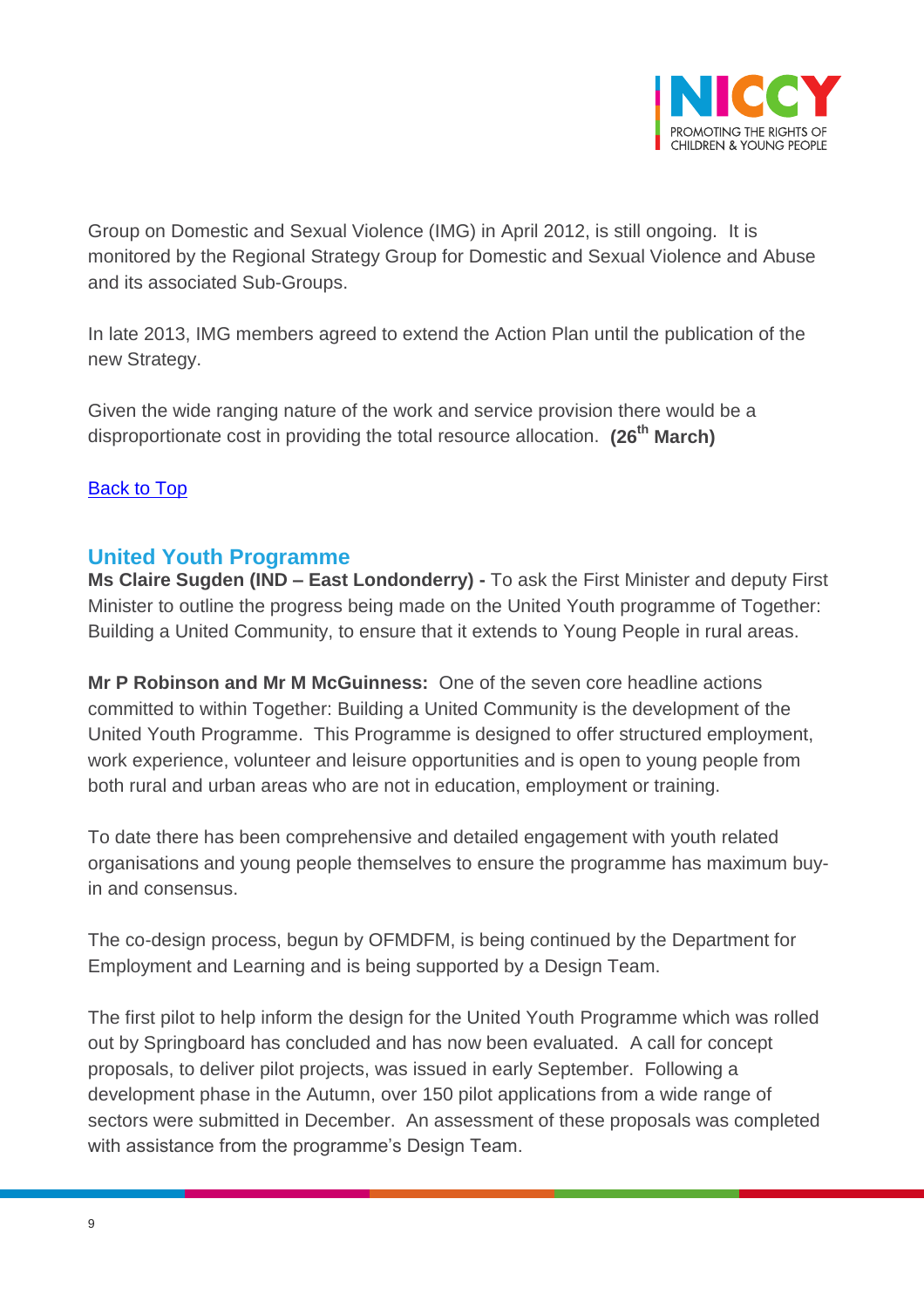

As a result, 50 successful organisations (57 proposals) have been selected to proceed to a further development stage, following which around 10 pilot schemes will be taken forward to move into delivery mode later in 2015, prior to the anticipated full roll-out of the programme in 2016.

A list of those organisations successful in proceeding to the next stage can be found at <http://www.delni.gov.uk/index/successthroughskills/united-youth.htm>**(26th March)**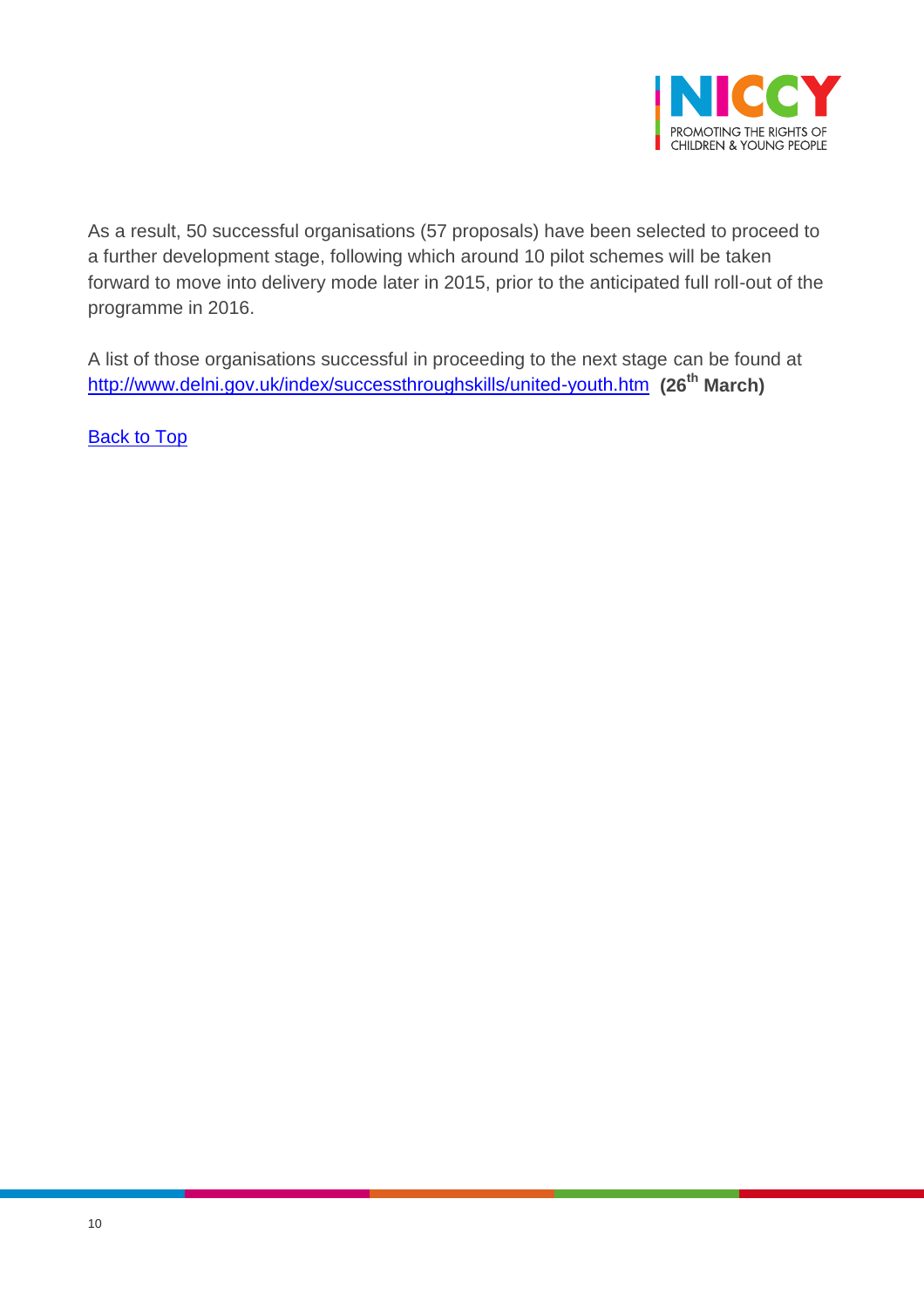

# **Department of Education**

# <span id="page-10-0"></span>**Applied Behaviour Analysis Interventions**

**Mr Steven Agnew (GPNI – North Down) -** To ask the Minister of Education what assessment has been made of the use in schools of Applied Behaviour Analysis interventions for children with Autistic Spectrum Disorder. [Priority Written]

**Mr J O'Dowd (Minister of Education):** The Department of Education does not advocate exclusive adherence to any specific single intervention or theoretical perspective in relation to autism, but maintains the view that provision should be child centred, focused on a comprehensive assessment of the child's autism and how it affects his or her ability to learn, and in particular to learn alongside other children. Provision for children with Special Educational Needs (SEN), including autism, is tailored to meet the identified individual needs of a child.

It is therefore a decision for the Education and Library Boards (ELBs) to determine whether Applied Behaviour Analysis (ABA), or indeed any other intervention, is the most appropriate provision to meet an individual child's educational needs. The ELBs will operate programmes of support for cases where ABA has been requested and where they deem it to be appropriate to meet the individual needs of the child. **(23rd March)**

#### [Back to Top](#page-0-0)

## <span id="page-10-1"></span>**Female Genital Mutilation**

**Mr Steven Agnew (GPNI – North Down) -** To ask the Minister of Education whether teachers are given training on the issue of female genital mutilation.

**Mr J O'Dowd (Minister of Education):** My Department has issued Multi Agency Practice Guidelines on Female Genital Mutilation (FGM) to all Principals, Designated Teachers, Boards of Governors and the ELB Child Protection Support Service for Schools (CPSSS).

FGM is included in Child Protection training which covers warning signs, appropriate response and signposting to further information and sources of help. **(23rd March)**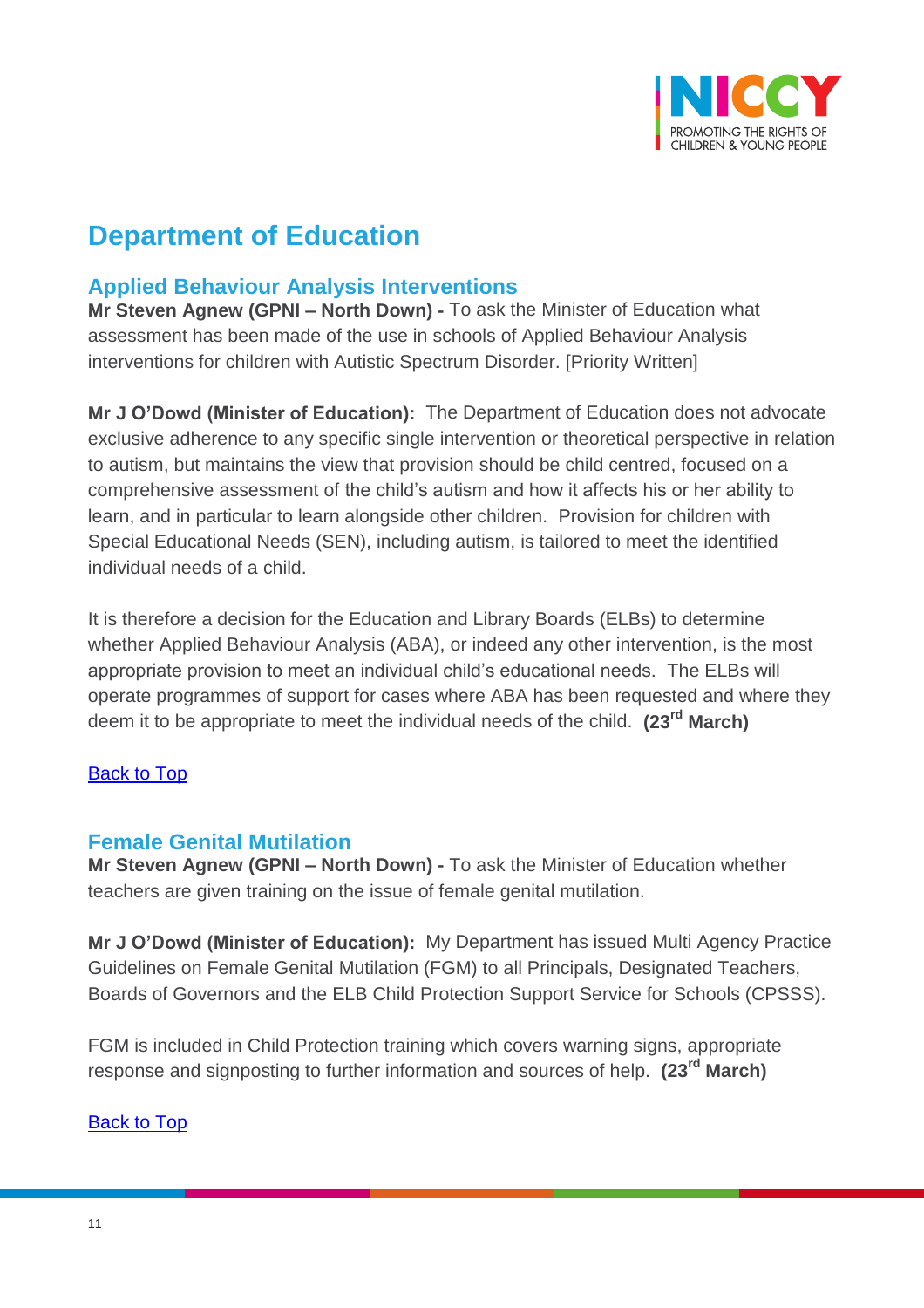

## <span id="page-11-0"></span>**School Transport**

**Mr Peter Weir (DUP – North Down) -** To ask the Minister of Education to detail the impact on school transport in the South Eastern Education and Library Board as a result of budget cuts in 2015/16.

**Mr J O'Dowd (Minister of Education):** On the 1st April 2015 the 5 Education and Library Boards will be dissolved and no longer exist. The new Education Authority will be in place from 1st April 2015 and will be allocated a Block Grant budget of £396.6million to cover costs including transport.

The home to school transport policy will apply to the Education Authority in the same manner as the individual Education and Library Boards. It will primarily be for the Education Authority to determine the amount of funding it will attribute to home to school transport in its budget proposals to my Department. The Education Authority's overall Budget proposals will be subject to my approval. **(23rd March)**

#### [Back to Top](#page-0-0)

## <span id="page-11-1"></span>**Early Years and Surestart Budget - 2015/16**

**Mr Colum Eastwood (SDLP – Foyle) -** To ask the Minister of Education to outline the effect of the reduction to the Early Years and Surestart Budget for 2015/16.

**Mr J O'Dowd (Minister of Education):** The requirement to reduce the Department of Education's expenditure by £97.6million in one financial year has regrettably resulted in reduced funding to some worthy programmes, including within the Early Years sector. I have aimed to minimise any impact.

The Early Years Fund (administered on the DE's behalf by Early Years – the Organisation for Young Children (EYO)) was originally established by DHSSPS in 2004 to help sustain certain early childhood services in areas of greatest need which were facing funding difficulties when Peace II funding ended. It has effectively remained as a "closed" Fund since then to applicants that were in areas of greatest need at that time.

I have ensured that funding is available in 2015/16 to enable all recipient groups to receive continued support to the end of the current academic year i.e. 31 August 2015.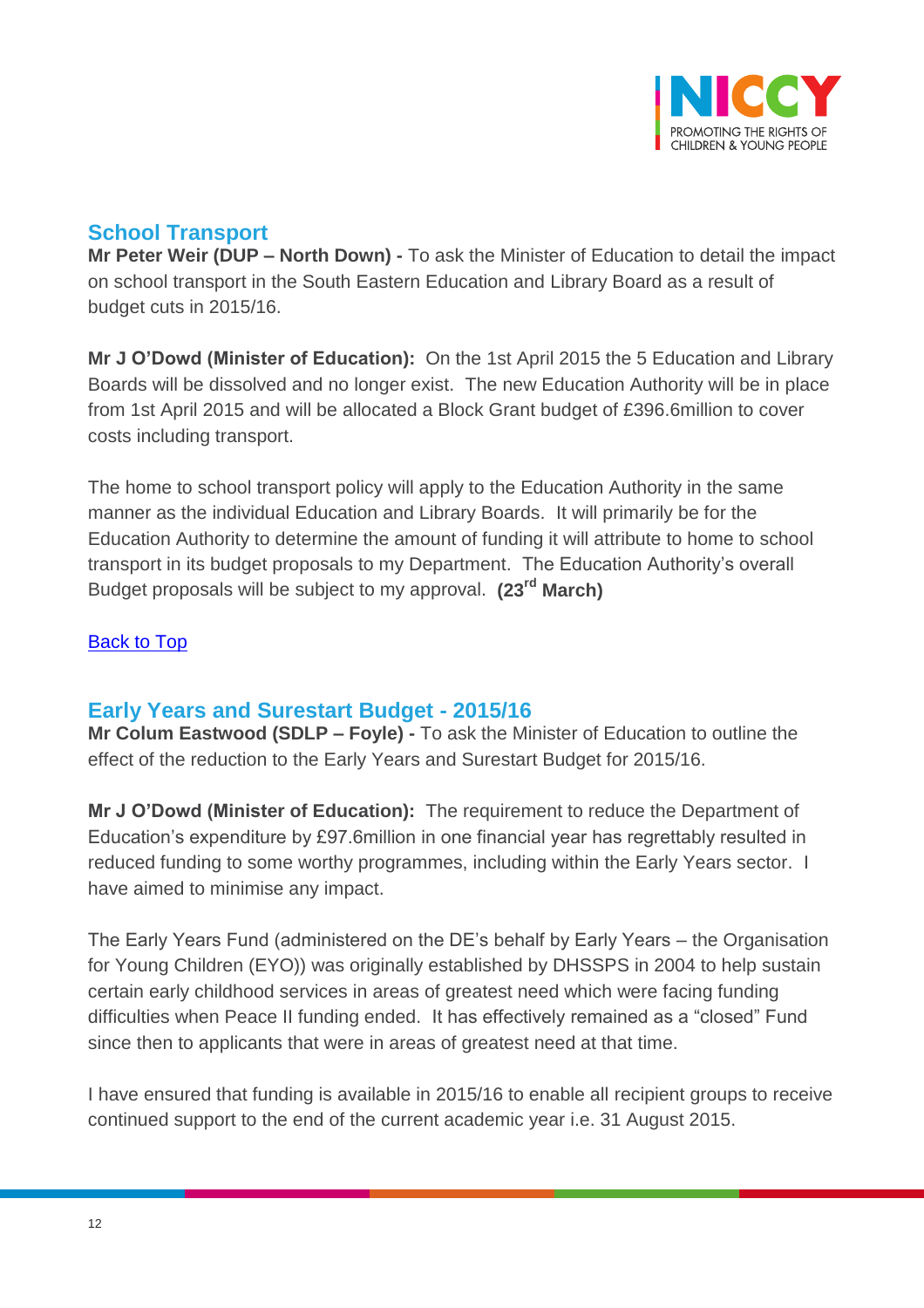

I will continue to review my budget to establish if a fund can continue beyond 31 August 2015. However any such fund will have to be open to all applicants and reflect the policy priorities of DE.

I have protected the Sure Start budget as far as possible so that the original reduction of £2m has been reduced to £1m.

The reduction of £1m leaves a Sure Start budget of £24.7m for 2015/16. It is anticipated that the reduction will be realised as far as possible from areas within service delivery where greater efficiencies can be realised, with the aim of protecting front line services. **(25th March)**

[Back to Top](#page-0-0)

## <span id="page-12-0"></span>**Standards in Schools**

**Mrs Karen McKevitt (SDLP – South Down) -** To ask the Minister of Education what steps his Department is taking to ensure that there is a closer alignment between the Education and Training Inspectorate and School Improvement Services in order to raise standards in our schools.

**Mr J O'Dowd (Minister of Education):** Every School a Good School highlights that the primary responsibility for school improvement rests with schools themselves.

My Department is clear in its policy and practice that inspection is an integral part of and aligned with the school improvement process and with the work of other key stakeholders in this area.

Through inspection and the work of the District Inspectors, ETI not only highlights good practice, but also points to areas which require improvement in the interests of learners. It is recognised that in striving to ensure that the characteristics of a good school are embedded universally, schools may require support to develop and deliver the improvement required in order to raise standards. The nature and source of that support may differ depending on the context of the school but at its core will be the school itself, its managing authority and the Inspectorate, working together

There are many examples of how the ETI works closely with schools, their managing authorities and with policy teams in the department to ensure close alignment of our efforts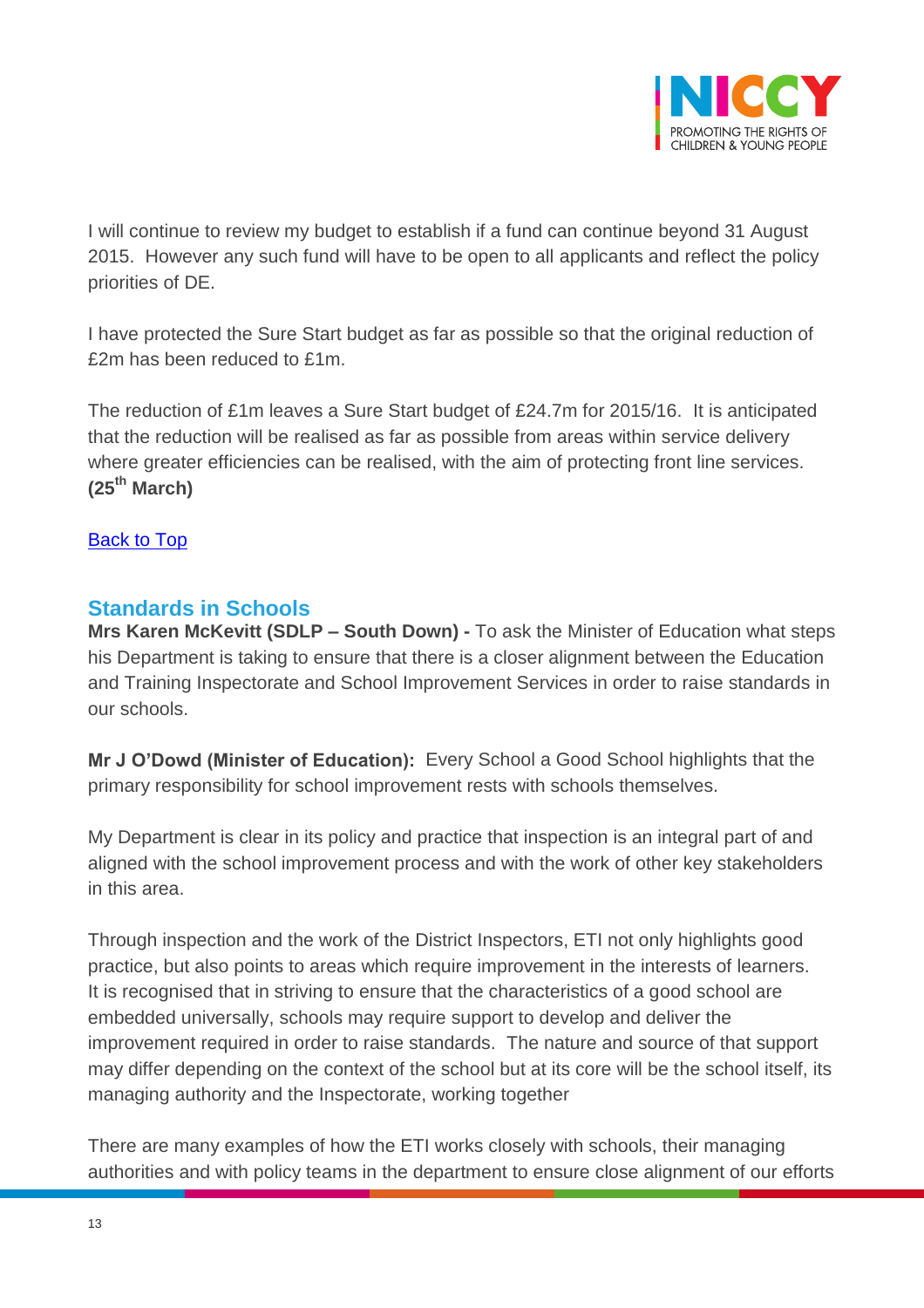

to raise standards. This now includes the principal's involvement in inspection moderation meetings, the managing authorities presence during schools' inspection feedback, the facilitation of primary and post primary principals conferences, the production of programmes for ESaGS.tv and the dissemination of good practice guides. **(25th March)**

#### [Back to Top](#page-0-0)

# <span id="page-13-0"></span>**Special Educational Needs**

**Mrs Jo-Anne Dobson (UUP – Upper Bann) -** To ask the Minister of Education for his assessment of how the desire to meet targets to identify Special Educational Needs and requirements amongst children impacts on the quality and successful of the assessments utilised.

**Mr J O'Dowd (Minister of Education):** There are no targets regarding the identification of children's special educational needs (SEN). The Code of Practice on the Identification and Assessment of Special Educational Needs states that children with SEN should be identified as early as possible and assessed as quickly as is consistent with thoroughness. **(25th March)**

#### [Back to Top](#page-0-0)

## <span id="page-13-1"></span>**Youth Services**

**Mr Pat Ramsey (SDLP – Foyle) -** To ask the Minister of Education what plans his Department has in place to ensure the continuation of youth services after youth workers employed by the Western Education and Library Board, who were placed on Protective Notice in January 2015, depart their posts. **[Priority Written]**

**Mr J O'Dowd (Minister of Education):** Decisions on the allocation of the Education Authority's youth service budget are an operational matter for the Education Authority.

Future funding of youth services by the Education Authority and the Youth Council will be in line with the Regional Youth Development Plan and Priorities for Youth and within the resources available. **(27th March)**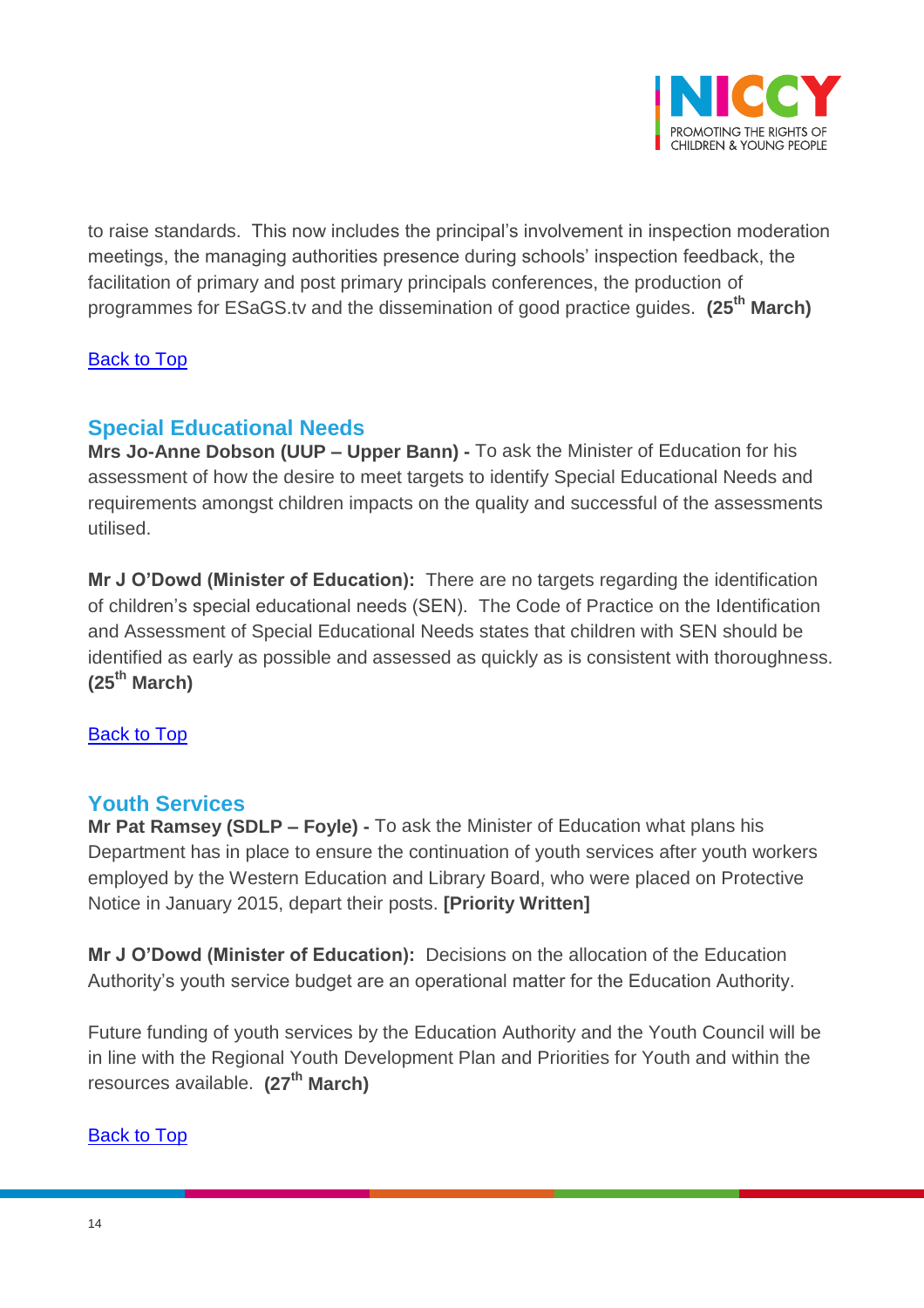

# **Department of Health**

## <span id="page-14-0"></span>**Suicide Prevention**

**Mr Gerry Kelly (Sinn Féin – North Belfast) -** To ask the Minister of Health, Social Services and Public Safety how the Public Health Agency procures services for suicide prevention within the Belfast Health and Social Care Trust area.

**Mr J Wells (Minister of Health, Social Services and Public Safety):** Suicide prevention funding covers regional programmes, that are available to all citizens in Northern Ireland, and local community-led programmes. Regional programmes include Lifeline, the Self Harm Registry, and public information campaigns. Local programmes are delivered by community and voluntary groups and include services such as counselling, alternative therapies, bereavement support, crisis de-escalation, mental health promotion, and signposting to statutory mental health services.

Community funding is divided between recurrent and relatively small scale non-recurrent allocations. Recurrent funding is allocated on a capitation basis to the five Trust localities. Non-recurrent funding is targeted at areas which experience disproportionately higher rates of suicide and is allocated annually based on prevalence rates within parliamentary constituencies.

To date, the Public Health Agency has rolled forward year-on-year the existing contracts with community and voluntary organisations. However, since these services were initially commissioned, the strategic context and number of service providers in the field of suicide prevention has changed. In order to respond to this changing environment and enable all service providers to bid in an open and transparent manner, the Agency has now commenced phased implementation of a new competitive tendering process for community-based services. Phase one (open at present) covers the procurement of community-based psychological intervention for people who self-harm, support for vulnerable groups through a grants programme, and suicide awareness training programmes. **(23rd March)**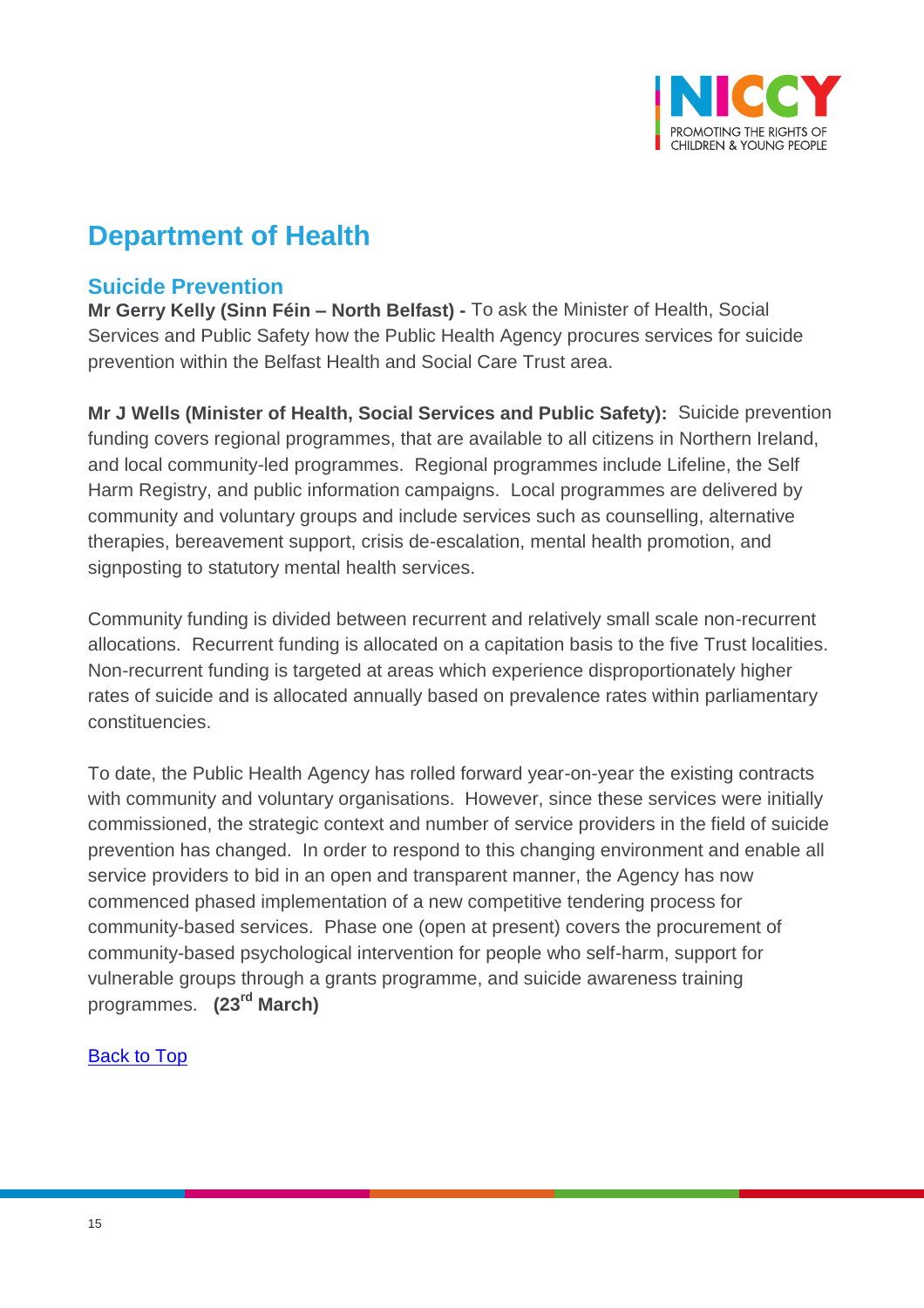

## <span id="page-15-0"></span>**Paediatric Cardiac Services**

**Mr Trevor Clarke (DUP – South Antrim) -** To ask the Minister of Health, Social Services and Public Safety, in relation to his recent statement on Paediatric Cardiac Services, whether the investment set aside for more diagnostic centres will go ahead.

**Mr J Wells (Minister of Health, Social Services and Public Safety):** In my statement on 3 March 2015, I updated the Assembly on my earlier request for detailed investment proposals to be brought forward which would further develop a cardiology centre of excellence at the Belfast Trust and strengthen the Northern Ireland cardiology network, as vital elements of the overall network.

I also confirmed the availability of a total of £1.2m to invest in the implementation of the new service model, which would involve, as part of those proposals, enhancing the ability to diagnose congenital cardiac conditions throughout Northern Ireland.

One of the functions of the NI Congenital Heart Service Implementation Group which I have established will be to identify the resource requirements for the Belfast cardiology hub and Northern Ireland cardiology network, in line with the IWG report. I therefore expect to be in a position to provide more information about where that investment will specifically be required once that Implementation Group has had ample opportunity to consider this in detail. **(24th March)**

#### [Back to Top](#page-0-0)

## <span id="page-15-1"></span>**Paediatric Gastroenterology Department – Royal Victoria Hospital**

**Mr Fearghal McKinney (SDLP – South Belfast) -** To ask the Minister of Health, Social Services and Public Safety, given that there is a shortage of consultants in the Paediatric Gastroenterology Department in the Royal Victoria Hospital, what immediate measures will he take to ensure that children are not adversely affected and receive treatment within the current performance targets for waiting times. **[Priority Written]**

**Mr J Wells (Minister of Health, Social Services and Public Safety):** The Belfast Trust is in the process of appointing a locum for the consultant who is currently on leave of absence and is in discussion with the Health and Social Care Board regarding an increase in the number of theatre lists to reduce waiting times for patients. **(24th March)**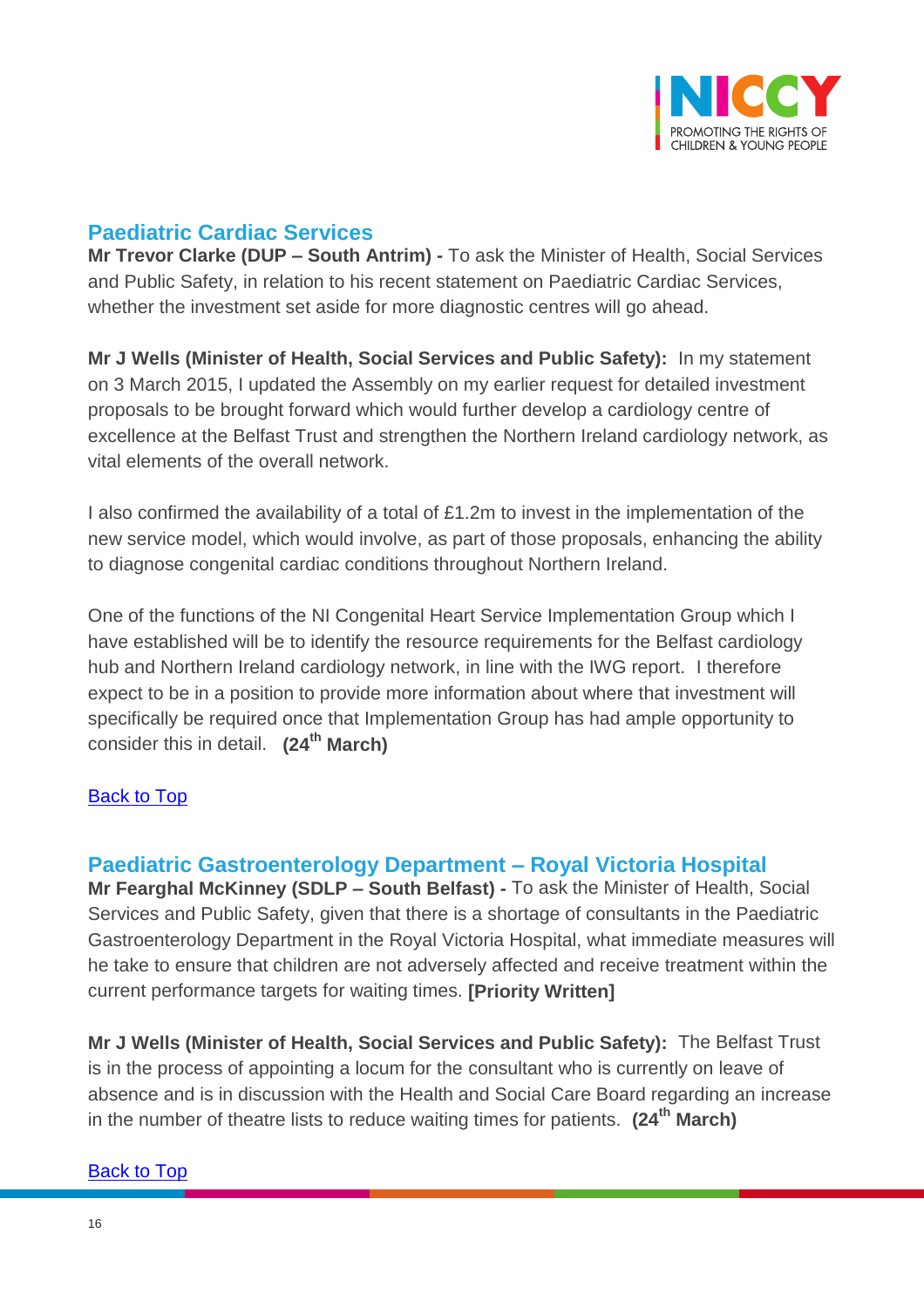

# <span id="page-16-0"></span>**Applied Behavioural Analysis**

**Mr Robin Swann (UUP – North Antrim) -** To ask the Minister of Health, Social Services and Public Safety what assessment has been made by his Department of international standards of training in Applied Behavioural Analysis in Northern Ireland.

**Mr J Wells (Minister of Health, Social Services and Public Safety):** My Department has not undertaken such consultation or assessment. The Department and the HSC follow the guidelines set out by the National Institute for Clinical Excellence (NICE) including guidance CG170 on Autism - management of autism in children and young people. This guidance offers evidence-based advice on the care and management of children and young people with autism and does not make specific reference to Applied Behaviour Analysis (ABA).

Although my Department recognises that there are a number of interventions for autism, including ABA, it does not advocate any particular approach. This is a decision for clinicians to make, based on individually assessed needs and good practice evidence. HSC Trusts provide a range of individually tailored programmes which are drawn from a wide body of research and evidence and many of these use approaches from the theoretical frameworks which contribute to ABA.

Following assessment, Trusts work collaboratively with children and their families to provide a systemic-based therapeutic intervention, which includes working with children, young people and their families in their communities. Whilst most ABA programmes focus solely on the child, the approach adopted by HSC Trusts means they can work with the child but also the parent (developing supports, effective and consistent parenting strategies, etc) or the school, to support the young person with autism. **(24th March)**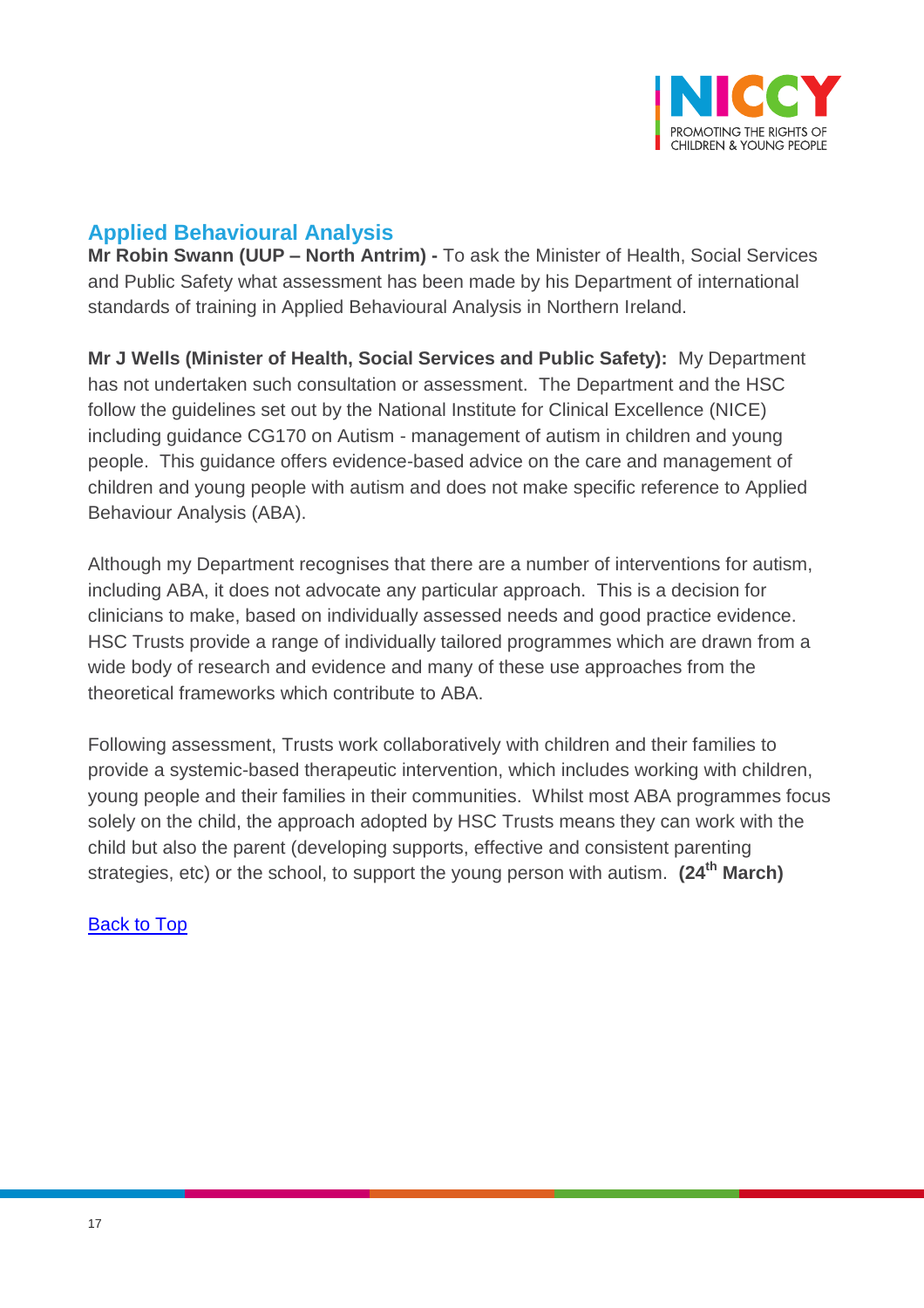

## <span id="page-17-0"></span>**Contraceptive Implants**

**Mr Jim Allister (TUV – North Antrim) -** To ask the Minister of Health, Social Services and Public Safety, given the high number of children with contraceptive implants provided through the Health Service, for his assessment of the current arrangements and whether parental consent is in place. **[Priority Written]**

**Mr J Wells (Minister of Health, Social Services and Public Safety):** The provision of contraception services for young people by Health and Social Care operates within the law, and under specific guidelines and safeguarding procedures. Health professionals use the "Fraser Guidelines" to determine whether young people under the age of 16 are to be given contraception. Each case is assessed on its own merits and the requirements set out in the Fraser Guidelines must be met.

The "Fraser" requirements applying in these circumstances are that the young person: understands the professional's advice; cannot be persuaded to inform their parents; is likely to have sexual intercourse with or without contraception; and will likely suffer adverse physical or mental health unless they receive contraceptive treatment. In addition, the health professional must be convinced that the young person's best interests require them to receive contraceptive advice or treatment with or without parental consent.

NICE clinical guidance on Long-acting reversible contraception recommends that healthcare professionals should be aware of the law relating to the provision of advice and contraception for young people and child protection issues and the Fraser guidelines should be considered when providing contraception for women younger than 16 years.

The guidance also advises that if the patient is under 16, their family or carers should also be given information and support to help the child or young person to make decisions about their treatment. **(26th March)**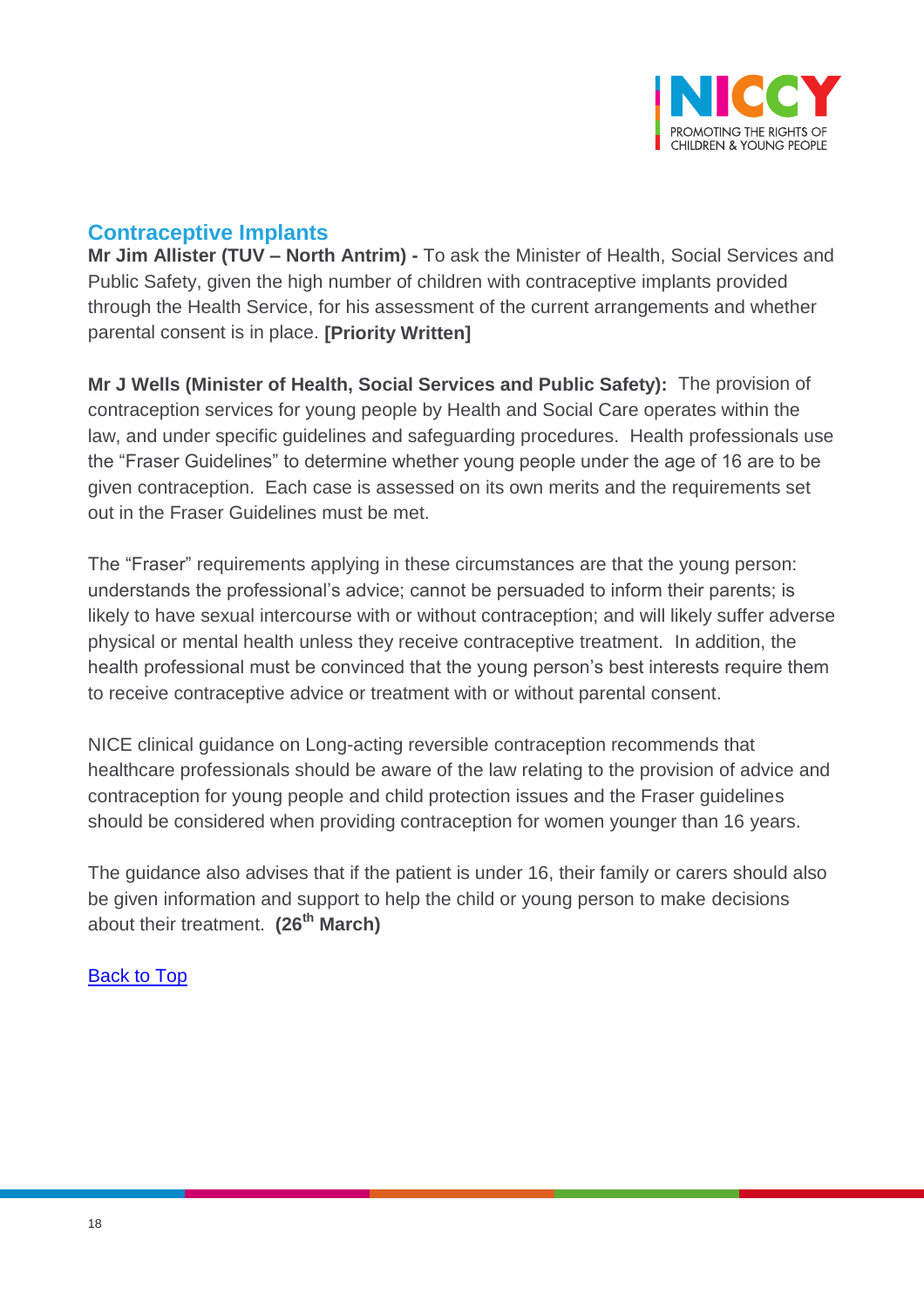

# <span id="page-18-0"></span>**Early Years Service**

**Ms Claire Sugden (IND – East Londonderry) -** To ask the Minister of Health, Social Services and Public Safety how his Department will be effected by a two thirds reduction in funding for Early Years services which include initiatives to address physical and emotional health of children and their families.

**Mr J Wells (Minister of Health, Social Services and Public Safety):** All Executive Ministers are having to make difficult funding decisions in difficult financial circumstances. It would not be appropriate for me to second guess decision-making by the Minister of Education or any other Executive Minister.

In terms of our mutual early year's commitments, my Department is working with collaboratively with the Department of Education and three other departments to deliver a range of new early intervention projects under the Early Intervention Transformation Programme (EITP).

<span id="page-18-1"></span>The EITP is underpinned by a £30 million Fund. The Fund is made up of contributions from the Delivering Social Change Programme, all five participating government departments and private philanthropy. The Programme aims to improve outcomes for children and young people across Northern Ireland by embedding early intervention approaches in a transformative way in services for children and families, including services to address children's physical and emotional health. **(26th March)**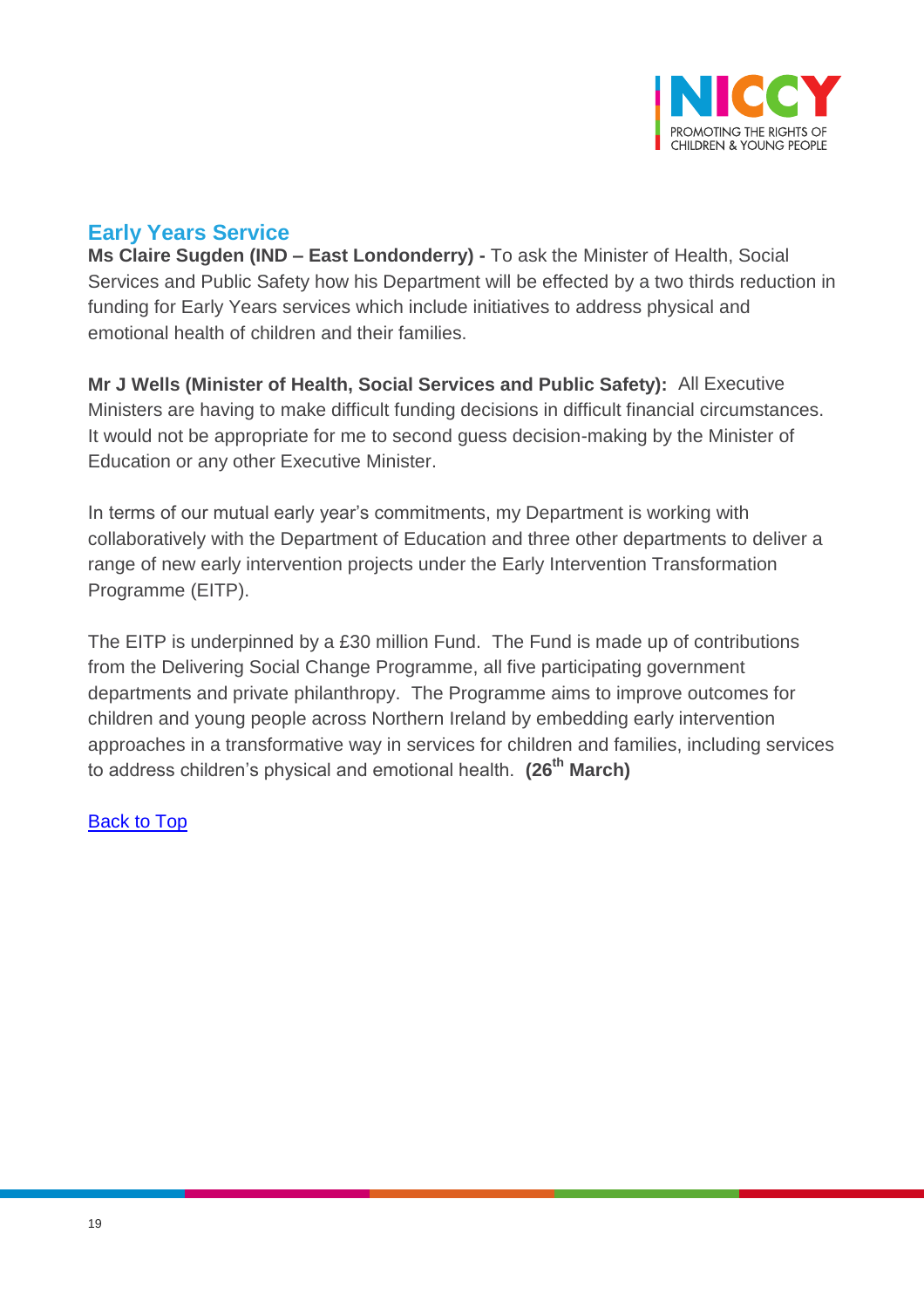

# **Age-Appropriate Respite Provision**

**Ms Bronwyn McGahan (Sinn Féin – Fermanagh and South Tyrone) -** To ask the Minister of Health, Social Services and Public Safety what age-appropriate respite provision is available in the Southern Health and Social Care Trust, particularly in the Dungannon area, for post-19 Special Education Needs, that caters for young people with nursing needs and non-nursing needs. **[Priority Written]**

**Mr J Wells (Minister of Health, Social Services and Public Safety):** At present the Southern Health and Social Care Trust provide bed-based respite care primarily through Woodlawn House in Dungannon, which is an 8 bedroom respite facility catering for individuals with complex health and/or behavioural needs.

The Trust also commission additional beds from the private sector within the Armagh and Dungannon area. Short breaks in the form of weekend breaks are provided by the Trust through its contract with Enable. **(27th March)**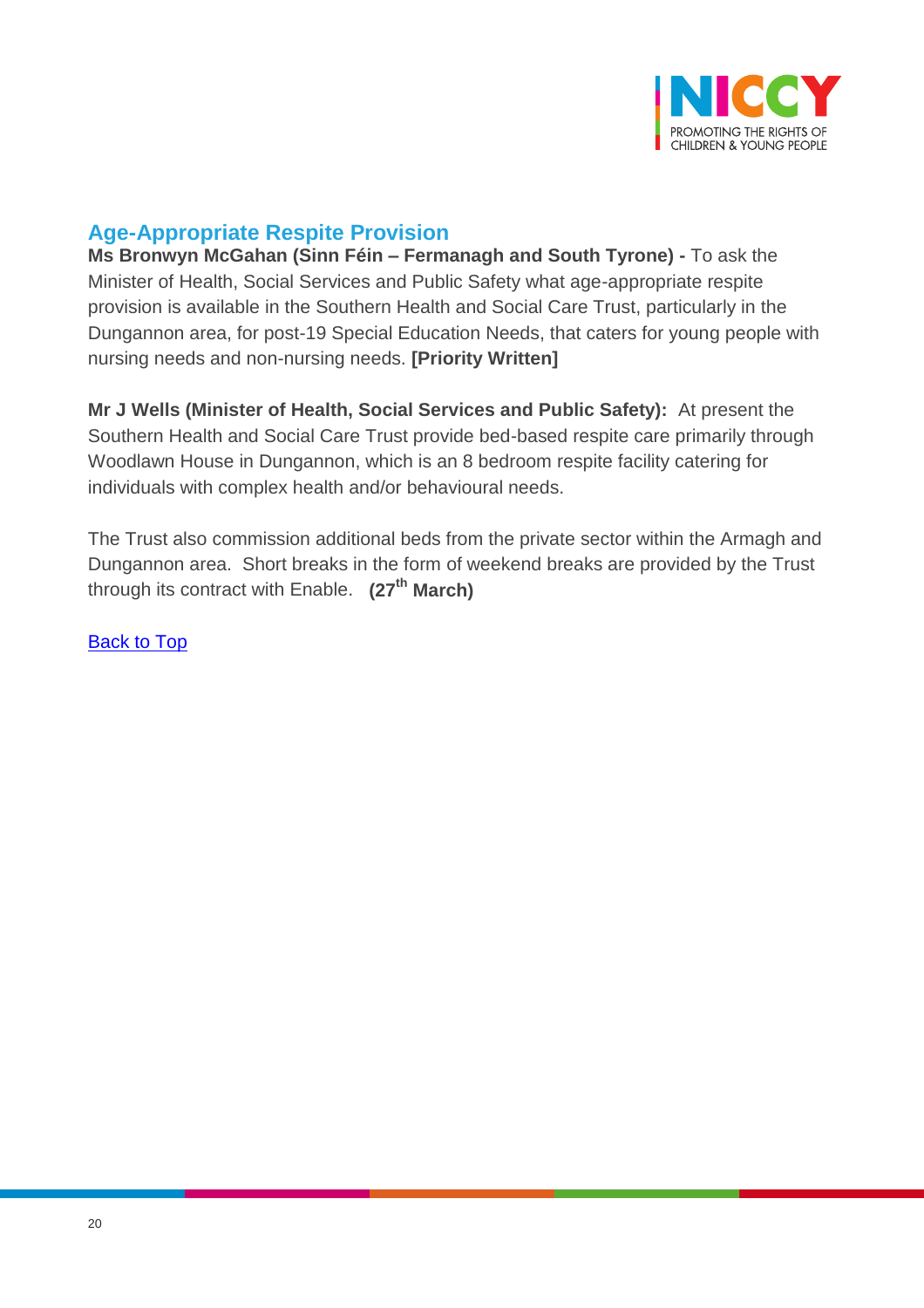

# **Department of Justice**

## <span id="page-20-0"></span>**Sarah's Law**

**Lord Morrow of Clogher Valley (DUP – Fermanagh and South Tyrone) -** To ask the Minister of Justice, pursuant to AQW 42558/11-15, whether any challenges or difficulties would be faced in introducing and enforcing Sarah's Law.

**Mr D Ford (Minister of Justice):** The PSNI has made the Department aware that there could be potential difficulties in making changes to the current system of disclosure, including problems arising through loss of control of such information. As well as possible risk to the safety of individual offenders, there may be an increased risk of attacks on other individuals as a result of misinformation, and, of more general importance, a decrease in the overall effectiveness of the agencies' efforts to maximise public protection, as offenders go to ground and fail to comply with arrangements to manage the risk they pose. **(24th March)**

[Back to Top](#page-0-0)

## <span id="page-20-1"></span>**Access NI Applications**

**Mr Pat Ramsey (SDLP – Foyle) -** To ask the Minister of Justice how long it is expected to take to clear the backlog of Access NI applications.

**Mr D Ford (Minister of Justice):** The number of AccessNI checks pending with the police changes on a daily basis. However as of 25th March, the position is as set out in the table below:

| Number of days checks outstanding | <b>Number of checks outstanding</b> |
|-----------------------------------|-------------------------------------|
| Less than 25 days                 | 1,333                               |
| Between 25 and 39 days            | 61                                  |
| Between 40 and 59 days            | 91                                  |
| Over 60 days                      | 7982                                |
| <b>Total</b>                      | 2,283                               |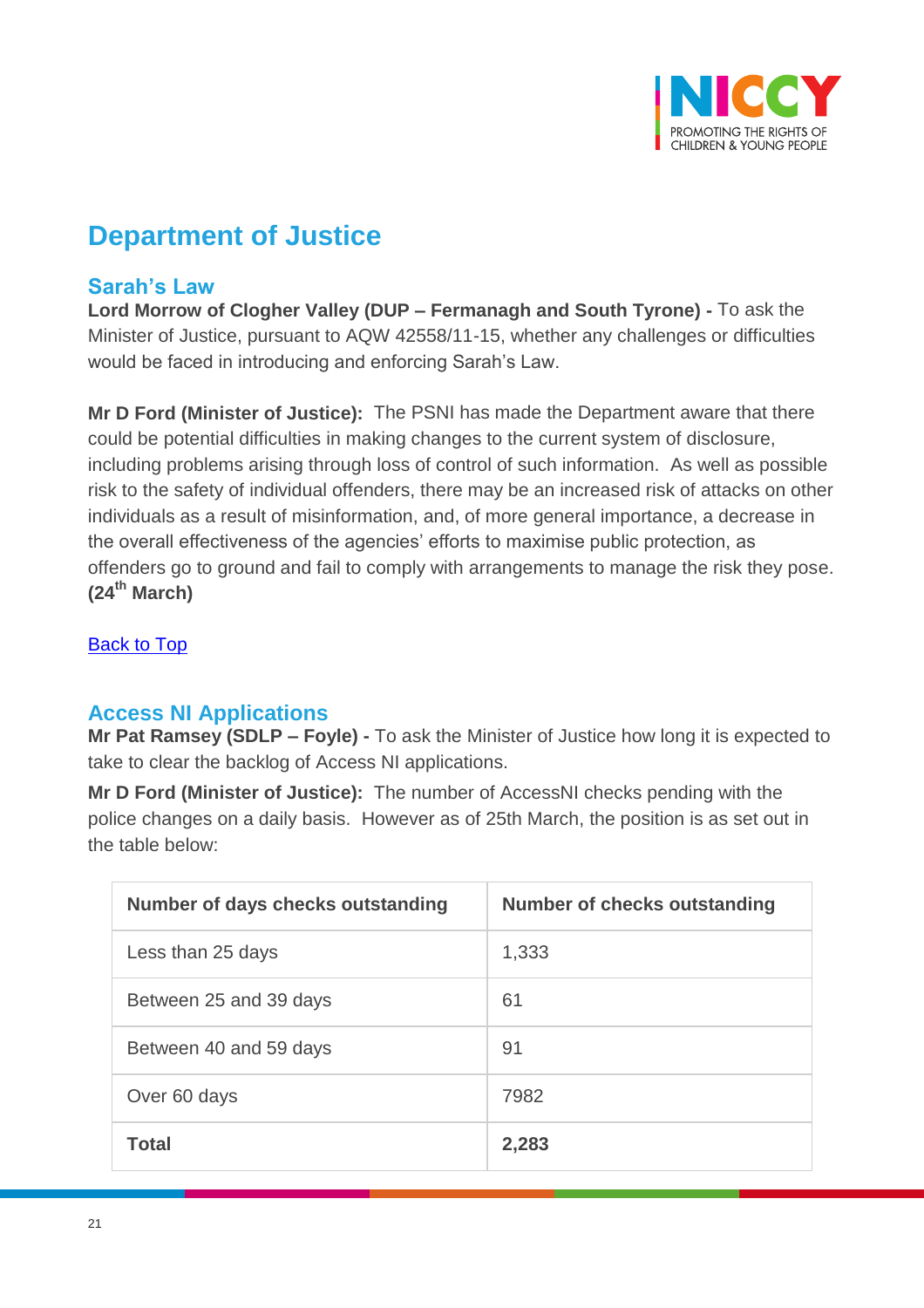

1. AccessNI expects the majority of these checks to be returned within 18/19 days of referral to PSNI.

2. This figure includes 23 cases where PSNI are in direct contact with the applicant about the specific reason for delay

There is regular contact between AccessNI and PSNI staff to review progress and backlogs. PSNI have a recovery plan in place with steps being taken to reduce the number of outstanding cases, including the deployment of additional staff. However, these staff will require time to be trained in the correct assessment of information for disclosure purposes and therefore it will be several months before the backlog can be reduced significantly. AccessNI will continue to work with PSNI and to monitor the situation **(27th March)**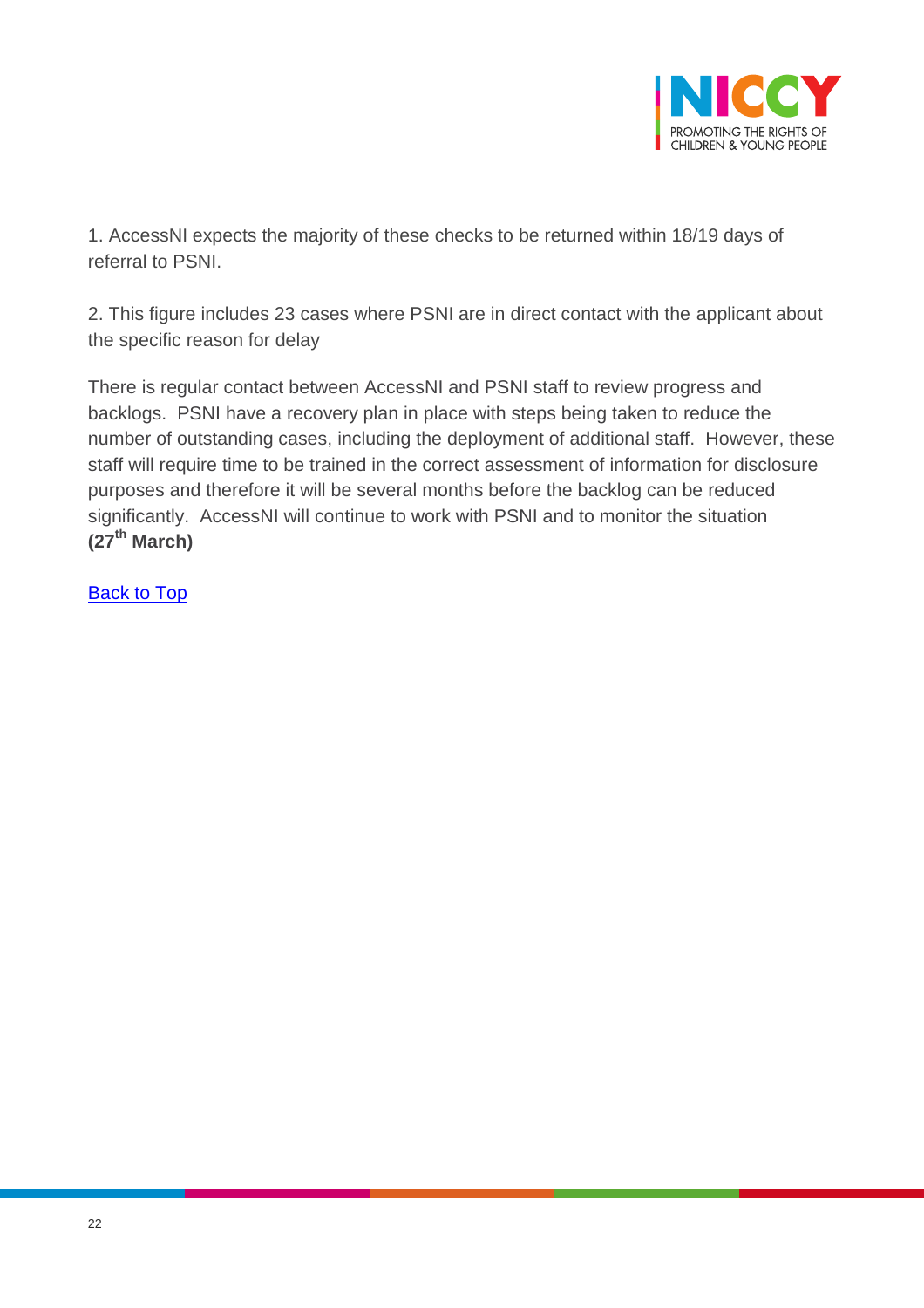

# **Department for Regional Development**

## <span id="page-22-0"></span>**Speed Limit Legislation**

**Mrs Judith Cochrane (APNI – East Belfast) -** To ask the Minister for Regional Development whether he will introduce legislation to place a 20mph speed limit in the vicinity of lit or operational school crossing signs which have been installed through the safer routes to school programme.

**Mr D Kennedy (Minister for Regional Development):** In June 2014, my Department introduced a new policy on the installation of a variety of road safety measures at schools where excessive speed has been identified as a problem. This followed the success of pilot part-time 20mph limits.

In determining whether a school could be considered for road safety improvements, a number of factors such as collision history, traffic speed and volume as well as the existence of footways, cycle lanes, controlled crossings, parking facilities and street lighting are taken into account.

Schools that have been treated with Road Safety improvement measures, including safer routes to schools measures, within the previous 5 years will not be considered for further measures.

Given the above, we will see an increase in the number of schools where a scheme involving part-time 20mph speed limits is implemented. **(24th March)**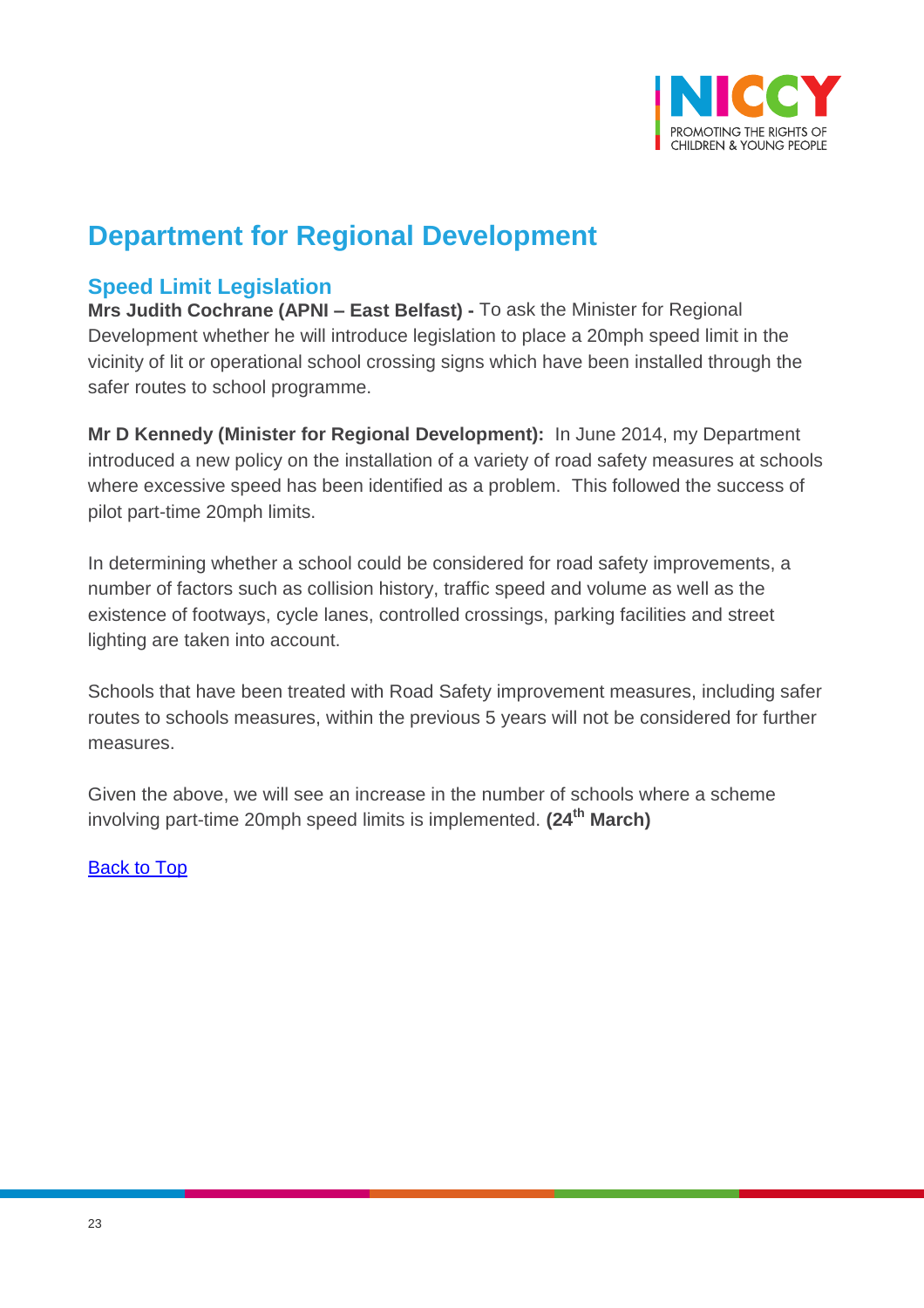

# **Department for Social Development**

## <span id="page-23-0"></span>**Welfare Reform**

**Mr Patsy McGlone (SDLP – Mid Ulster) -** To ask the Minister for Social Development, in relation to Welfare Reform negotiations, what measures, including enhanced childcare for working parents, are being discussed which will support people returning to work. **[Priority Written]**

**Mr M Storey (Minister for Social Development):** Whilst the ongoing Welfare Reform negotiations are not specifically focused on measures which will support people to return to work, Universal Credit makes provision, including enhanced childcare provisions for working parents, to make it simpler to move into and remain in employment. In particular, support for the costs of childcare will be available to all lone parents and couples, where both members are in work regardless of the numbers of hours worked. This compares favourably with the current support offered via the Tax Credit system whereby couples can only claim help with childcare costs where one or both work at least 16 hours per week.

Under Universal Credit, there will also be an increase to the amount allowed for childcare costs of up to 85% from 2016. Again, this compares favourably with the current situation whereby working parents may only claim up to 70% of child care costs via the Tax Credit system.

Universal Credit will also offer a simpler system for all claimants as it will replace some benefits as well as tax credits thus making it easier for people returning to work to claim according to their circumstances. Treatment of earnings will also be more generous under Universal Credit than at present with earnings disregards which will reflect circumstances to a greater extent than now and a single taper rate of 65% at which benefit will be reduced to take account of earnings.

At Budget 2013, the Government announced the introduction of a new scheme, Tax- Free Childcare, designed to provide financial support to help working families with the cost of childcare. The scheme will be based on a system of childcare accounts. The Government will automatically top up amounts in the account at a rate of 20p for every 80p paid in by the parent up to £2000 per year.